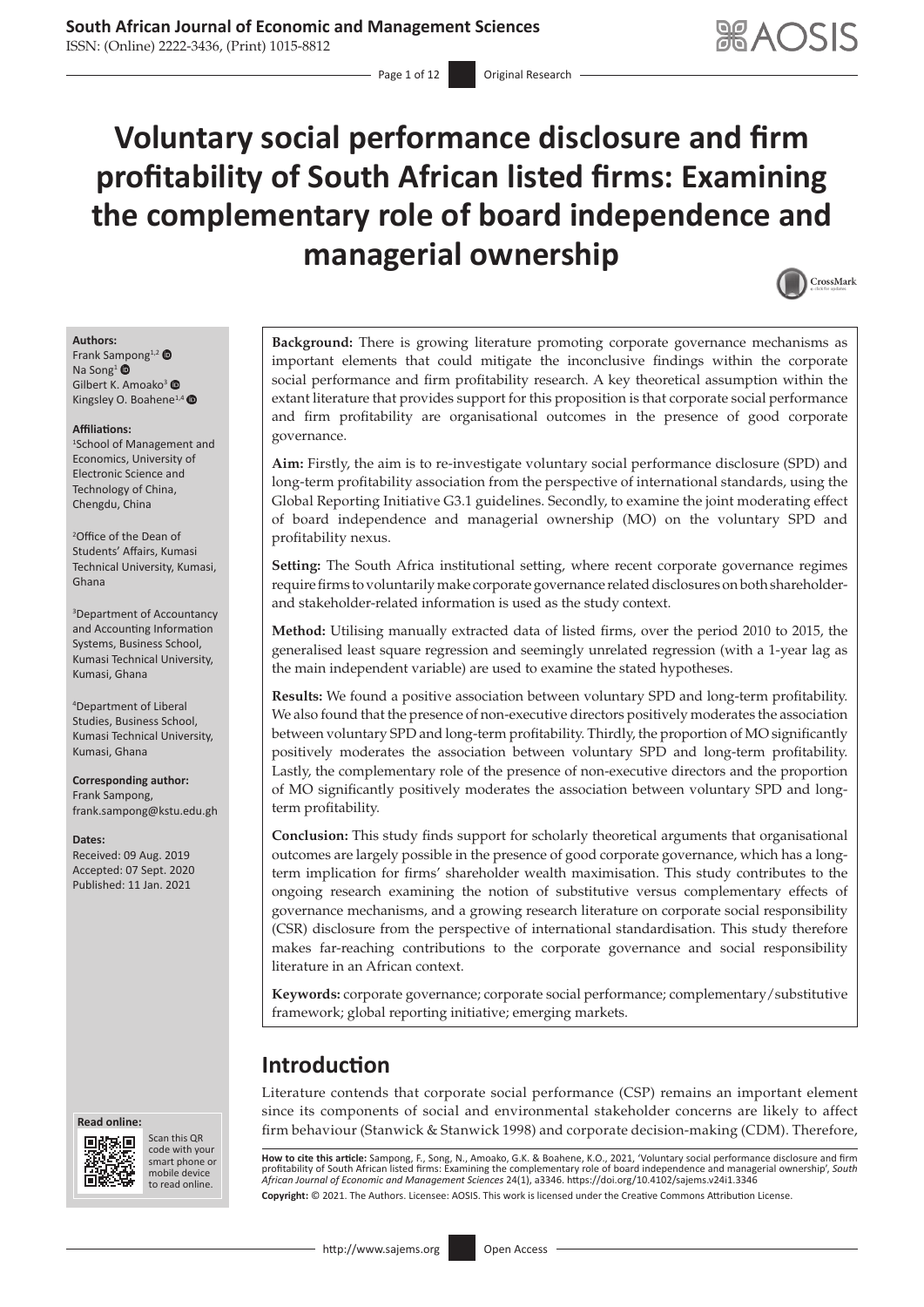previous studies have accorded the CSP and firm profitability (FP1 ) nexus much attention (McGuire, Sundgren & Schneeweis 1988). Nevertheless, to date available evidence remains inconclusive (Margolis & Walsh 2003). Extant literature attributes the inconclusive findings to, among other things, different CSR measures and period of examination (De Klerk & De Villiers 2012), research models adopted and endogeneity issues (Li 2016; Orlitzky, Schmidt & Rynes 2003; Roberts & Whited 2013). Consequently, researchers are promoting corporate governance (CG) mechanisms as important elements to mitigate (e.g. Arora & Dharwadkar 2011; Hoje & Harjoto 2011; Ntim & Soobaroyen 2013) the inconclusive findings within CSP and FP literature. Extant literature provides support by arguing that CSP and FP are organisational outcomes in the presence of good CG (Aguilera et al. 2008), which has a long-term implication for firms' shareholder wealth maximisation (SWM). Thus, the SWM principle holds an inclusive, long-term financial goal reflecting investor confidence, which is measured in the face value of the firm's equity (Block & Hirt 2002). The CG research has equally investigated the value relevance of boards' resources (e.g. Galbreath 2016; Haynes & Hillman 2010); in particular, their individual demographic effects (e.g. board independence [BIND]) have been examined in isolation with diverse organisational outcomes, including CSR. Nevertheless, the available evidence still remains mixed. As such, our understanding as to whether or not CG mechanism interactions convey incremental value on organisational outcomes, like CSP and FP, is pretty unexplored in the African context. Again, in most cases boards have been studied as a separate decision component, outside the scope of management (Galbreath 2016). Nevertheless, theoretical evidence shows that boards have a collaborative role with management (Sundaramurthy & Lewis 2003) in CDM. While this research line is arguably limited in the African context, there is an even more lingering research need to explore this notion on voluntary disclosures utilising international standards, due to the emergence of globalisation.

The study seeks to re-investigate the voluntary social performance disclosure (SPD) and long-term profitability (TQ) nexus from the perspective of international standards, using Global Reporting Initiative (GRI) G3.1 guidelines. Secondly, it seeks to examine the joint moderating effect of BIND and managerial ownership (MO) on the voluntary SPD and long-term FP nexus. This study is therefore premised on three viewpoints. Firstly, we argue that if boards have a collective role, with management, as a unified team to promote shareholder interests, in which MO provides directors or managers with ownership rights, then we propose that their combined effect could harmoniously promote a realignment of managerial self-interests with those of shareholders (Fama & Jensen 1983; Jensen & Meckling 1976). Secondly, we argue that voluntary SPD and FP are aligned to

1.In this article, we denote the general notion of firm profitability, firm financial performance and firm performance with the term FP.

firms' SWM, which inevitably becomes a long-term goal benefiting from firms' strategic posture, since CSR actions may require a long period of time to pay off (Mahapatra 1984). Lastly, this study assumes that boards' monitoring role and managerial incentive provision are complementary in that their combined interaction is necessary for CDM (Galbreath 2016; Haynes & Hillman 2010), to mitigate the associated financial uncertainty within organisational outcomes, like CSP and FP. For instance, it has been asserted that 'strong social performance may be primarily driven by managerial beliefs' (McGuire, Dow & Argheyd 2003:349). This direction of research is relatively unexplored, particularly in the context of less-developed countries context. This study attempts to close this gap in research.

The South African (SA) institutional context is used for this study. Although, CG and CSR research has been extensively examined in SA, this current study further adds to our understanding and consequently makes significant contributions to the CG and CSR literature as follows: firstly, it contributes to the ongoing research debate promoting complementary versus substitutive roles of CG mechanisms (Misangyi & Acharya 2014; Oh, Chang & Kim 2018), particularly at the board management level (Galbreath 2016). Secondly, it sheds light on a growing literature on international standardisation of social disclosures (e.g. Garcia-Sanchez 2016; Sampong et al. 2018) by providing further evidence in an African context, in support of calls within the broader social and environmental disclosure literature. Lastly, and in line with the above two points, this study contributes, in support of calls, to refine the measures of CSR and to extend the assessment period within the CSR value relevance literature (De Klerk & De Villiers 2012) from different institutional contexts. The outcome of this study documents a significantly positive moderating influence of the complementary effect of non-executive directors (NEDs), BIND and MO on the association between voluntary SPD and long-term profit. This follows an earlier finding of a nonsignificant positive relationship between voluntary SPD and FP. Overall, this study finds support for ongoing debates within the extant literature that the inconclusive evidence within the CSR–FP nexus could be mitigated by the interaction of CG mechanisms. The remainder of this article is organised as follows: theoretical background, prior research and hypotheses in section 2; research design, data and methodology in section 3; empirical results and additional analysis in section 4; discussion and conclusion in section 5.

# **Theoretical background, prior research and hypotheses**

This section utilises a multi-theoretical view to provide an understanding of previous literature, and formulates hypotheses to achieve the study's objective. Thus, consistent with extant literature, we employ the following theories: legitimacy, stakeholder, agency, resource-dependence theory (RDT), good management theory, complementary theory and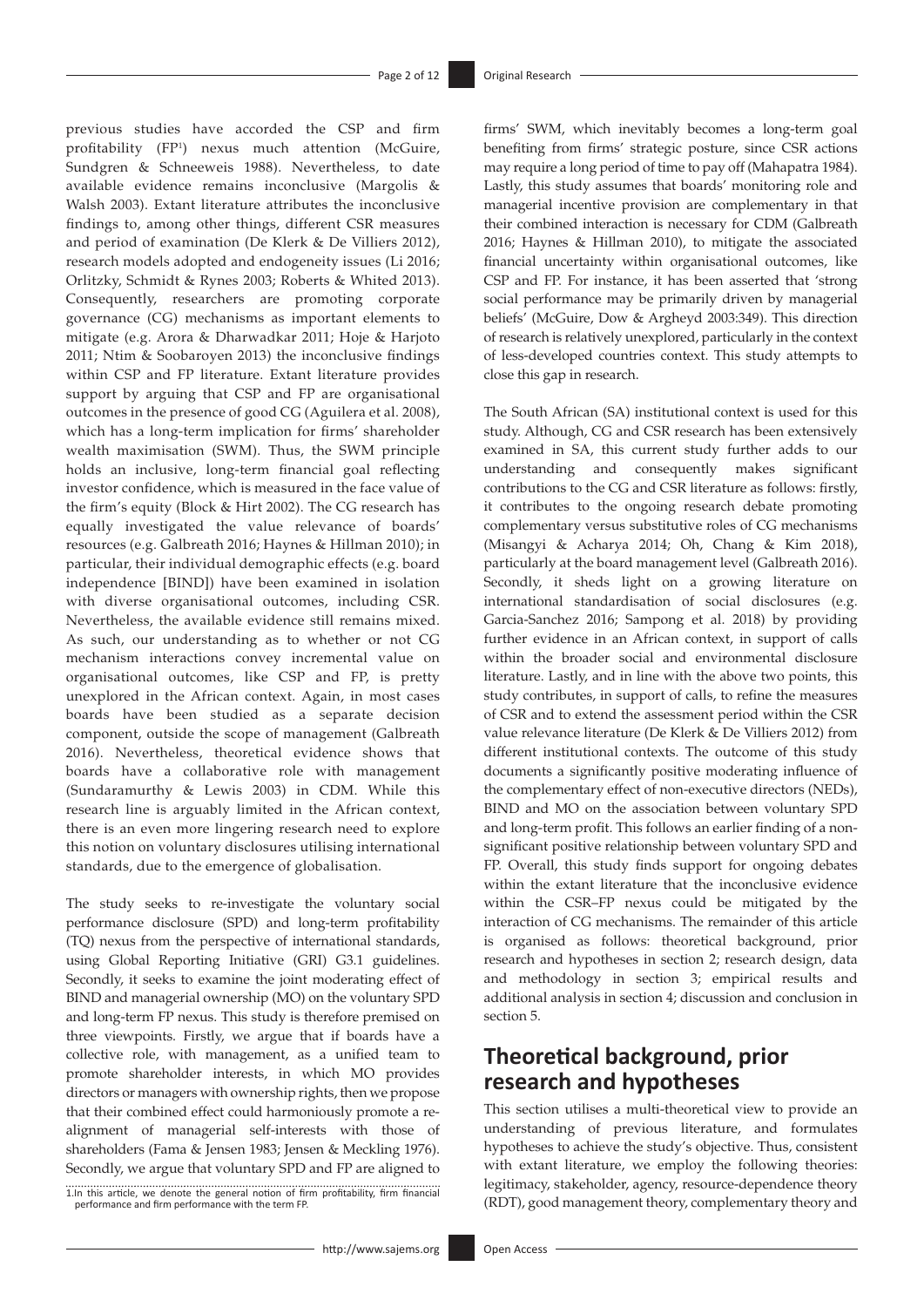complementary asset perspective (CAP). Thus, consistent with extant literature these theories are largely harmonising in nature rather than opposing (Reverte 2009), and provide a richer background to explore the study's aim as a result of their commonality and compatibility.

### **Voluntary social performance disclosure and firm profitability nexus**

Two contradictory hypotheses emerge when we consider the effect of CSP on FP. The 'social impact hypothesis' – which assumes that meeting the needs and expectations of various stakeholders increases firm value – and, secondly, the 'tradeoff hypothesis', which assumes that CSP increases results in firms incurring unnecessary costs which so lead to a reduction in value (Donaldson & Preston, 1995). This puts socially proactive and responsible firms at a disadvantage compared with less socially active ones (Peng & Yang 2014; Preston & O'Bannon 1997). The CSP and FP nexus has extensively garnered prior research, with some widely cited groundbreaking studies (e.g. McGuire et al. 1988; Orlitzky et al. 2003). Nevertheless, to date the available empirical findings remain largely mixed and inconsistent (McGuire et al. 1988). Advocates of a positive CSP–FP nexus hold a view that not only may voluntary CSP be considered a business objective in itself, but it also serves as a means to an end with regard to FP. On the other hand, those who found a negative relationship suggest that firms' investment in voluntary CSP diverts funds that could have been channelled into other productive investments (Peng & Yang 2014; Preston & O'Bannon 1997). As argued in extant literature, the mixed findings within the CSP–FP nexus have also been attributed to: methods, model specification and endogeneity issues (e.g. Li 2016; Orlitzky et al. 2003; Roberts & Whited 2013) and the social disclosure patterns across different industries and the institutional micro- and macro-settings (e.g. Garcia-Sanchez et al. 2016, Tshipa et al. 2018), due to associated costs and benefits with diverse industry features. The SA context makes an interesting case to examine voluntary social disclosures, specifically due to its long history of racial segregation, termed apartheid, which resulted in many social disadvantages to the majority of the SA population (Southall 2004). Consequently, Sampong, Boahene and Kweitsu (2018) contend that the practice of social disclosures has mainly been influenced by 'apartheid'. Nevertheless, the unique CG codes have voluntarily promoted social disclosure in line with international standards. Specifically, the King III CG report recommends that all entities in SA should promote a voluntary disclosure regime based on the third-generation reporting standard (GRI, G3) (IoDSA, 2009). Supporters of social and global reporting standards have equally long contended that social disclosures offer reporting organisations a wide spectrum of intangible benefits, which extends to the firm's balance sheet (Adams 2004). Although evidence of the CSP–FP nexus has generally been mixed, theoretical understanding generally supports a positive direction (Orlitzky et al. 2003). In the SA context, a study that examined inclusion on the Johannesburg Stock Exchange (JSE) socially responsible index and FP found no

association using logistic regression (Du Toit & Lekoloane 2018). De Klerk and De Villiers (2012), using a modified Ohlson model, found that corporate responsibility reporting is significantly positively related to market value. Horn, De Klerk and De Villiers (2018) using survey data by KPMG International on CSR contend that social disclosure has a positive but weak effect on future profits. The advent of socially responsible behaviour, linked to international standardisation, through sustainability reports, ultimately seeks to ensure the long-term sustainability and survival of organisations, while maximising shareholder value and FP. Thus, socially responsible behaviour can be a competitive advantage to ensure firms' long-term profitability. Socially responsible behaviour (and its related disclosure practices) is a management practice that ensures an organisation maximises the positive impact of its operations on society in a manner that meets and exceeds the legal, ethical and public expectations. Therefore, social responsibility creates a positive long-term value for shareholders even in conditions of uncertainty (McWilliams & Siegel 2000). For instance, Waddock and Graves (1997) found that an increase in CSR could lead to enhanced long-term profitability. Supporters of international disclosure standards on social responsibility have long contended that disclosure offers reporting companies a positive impact on FP. Studies specifically covering transparency and disclosure have indicated a positive market reactions, which could lead to a corresponding impact on firm value (Adams 2004). Therefore, based on the available empirical and theoretical evidence within the extant literature that socially responsible behaviour leads to a positive impact on firm profits (Orlitzky et al. 2003), we hypothesised that:

**H1:** Ceteris paribus, voluntary SPD is positively associated with long-term profitability.

### **Moderating role of non-executive directors on voluntary social performance disclosure and firm profitability nexus**

The call for appropriate representation of NEDs on boards (i.e. board independence) has largely been based on agency theory (AT) and RDT. Agency theory asserts that boards have a monitoring and controlling role over managers due to their opportunistic behaviour (Fama & Jensen 1983; Jensen & Meckling 1976). For instance, outside directors have more opportunity for control and face complexities stemming from their responsibilities as directors (Mangel & Singh 1993). Resource-dependence theory notes that the existence of boards serves as an essential link between firms and their critical resources needed to maximise value (Pfeffer 1973:350). For example, NEDs offer essential resources, by promoting board independence (Haniffa & Cooke 2002:319) towards voluntary social disclosures. Thus, RDT proposes that the unique composition of boards, including expertise, is a firm's resource (Hillman & Dalziel 2003) that could affect its value (Pfeffer & Salancik 1978). In particular, RDT views the board composition as firms' value-added resources. For instance, larger boards with professionals increase the firm's expertise and resources (Pfeffer & Salancik 2003). Boards perform a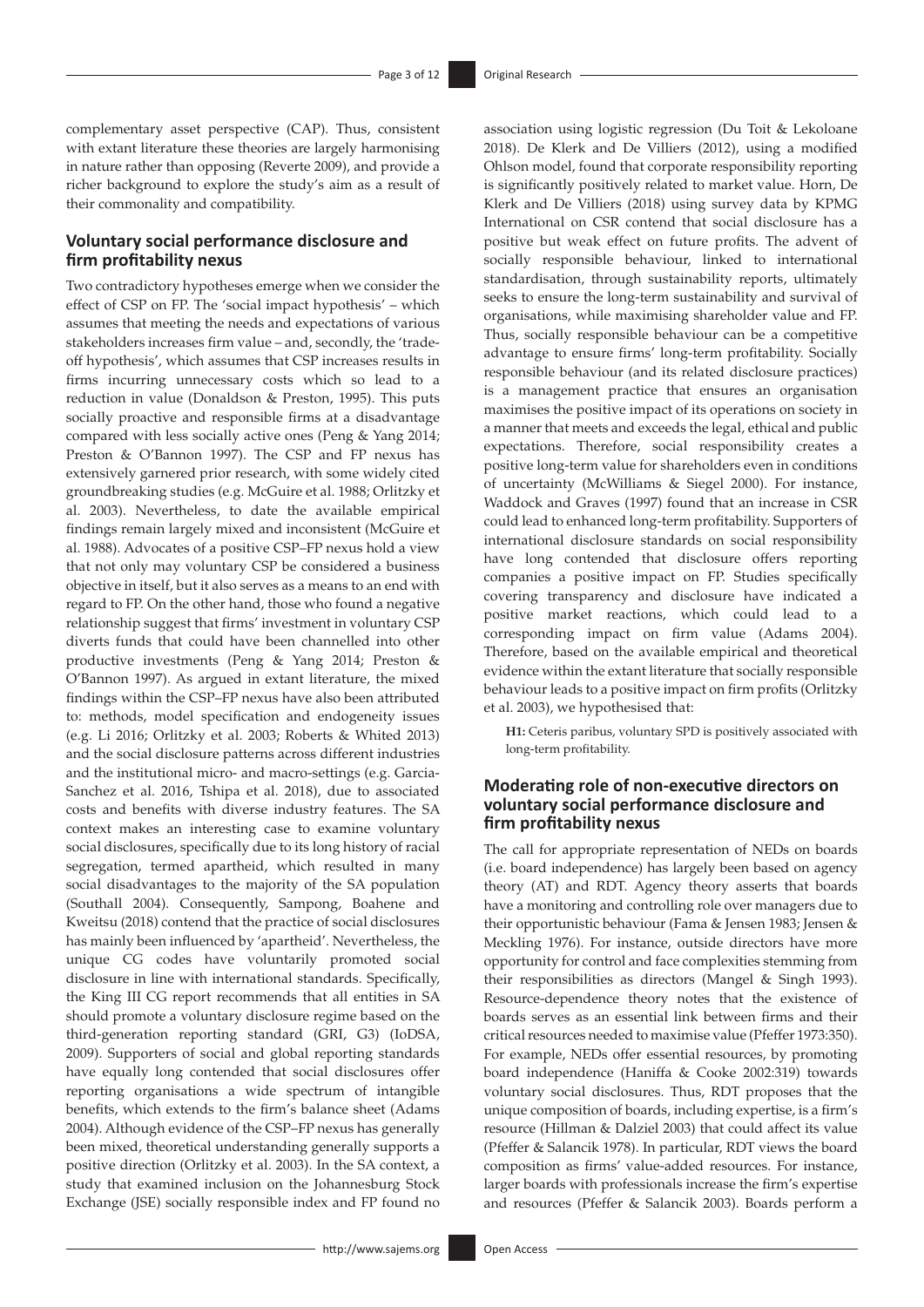critical supervisory and monitoring role, which is central to ensure that managers act in the best interest of shareholders (Fama & Jensen 1983; Jensen & Meckling 1976). In spite of the trade-off that may exist between social disclosure and FP, prior research argues that managers may undertake social responsibility activities for their own benefit, such as public fame, at the expense of their firms' SWM goal. For instance, managers may seek to divert stakeholders' attention from a poorly performing firm by improving its CSR activities (Preston & O'Bannon 1997). On the other hand, managers may reduce CSR overheads in order to boost short-term gains to enhance their personal rewards. These two views show that at the board management level, social disclosure could be used as a signal towards managerial benefits, which could have an adverse effect on firm value whenever managers act unfavourably towards stakeholder interest (Baird, Geylani & Roberts 2012). Therefore, towards re-aligning the principal agency conflicts is the promotion of good CG. Prior researchers have argued that CSR disclosure may have a limiting effect on firm value (Horn et al. 2018; Sampong et al. 2018) and that because of this possibility, the associated benefits of CSR disclosure for firms are largely dependent on good CG (Aguilera et al. 2008). Therefore, the existence of good CG, in particular BIND, could avert corporate irresponsibility. This could lead to an enhanced positive effect of voluntary SPD on FP. The reverse is a situation that can aggravate conflicts among various stakeholders (Hoje & Harjoto 2011) and could result in poor CDM benefits from ineffective CG. In the SA context, the promotion of BIND has been advocated by CG codes. For instance, formal CG regimes have sought to largely promote BIND. The 2009 CG code of SA, King III (IoDSA, 2009), requires boards to have the majority of NEDs to facilitate increased monitoring, towards shareholder and stakeholder CG-related disclosures (Gyapong & Afrifa 2019). The extant literature found a positive impact of the presence of NEDs on social disclosure and FP (Ntim & Soobaroyen 2013). From the available empirical findings, one can establish that the proportion of NEDs should potentially have a positive moderating impact on the association between social disclosure and FP. Arguably, the presence of NEDs on boards provides positive growth, with potentially positive implications for FP and voluntary disclosure (Ntim & Soobaroyen 2013). Hence, we hypothesised that:

**H2:** Ceteris paribus, the presence of NEDs on boards will enhance the positive voluntary social performance disclosure and long-term profitability nexus.

### **Moderating role of managerial ownership on voluntary social performance disclosure and firm profitability nexus**

Agency theory suggests that MO has the potential to align the divergent interests of managers with those of shareholders. Hence, extant literature empirical evidence shows that MO impacts on organisational outcomes. Johnson and Greening (1999), for instance, found a positive relationship between top management's equity and CSP. The good management theory asserts that there exists a positive association between CSP and firm value (Graves & Waddock 1994); if so, then MO could promote a more active voluntary social disclosure among managers. Hence, the conclusion could hold that MO might enhance initiatives to engage more in voluntary social disclosure in support of FP. This is because managers have power to allocate resources among the wider stakeholder group; hence the provision of managerial incentives (e.g. stocks and bonds) could be an effective way to mitigate associated agency conflicts, and to help align the conflicting interest of agents to those of the owners (Fama & Jensen 1983; Jensen & Meckling 1976). More so, where managers own a significant part of the firm's equity, decisions regarding promoting CSR could be better achieved (McConnell & Servaes 1990). However, it has arguably been noted that the different institutional contexts largely exhibited, due to wider differences in development (e.g. Garcia-Sanchez et al. 2016; Sampong et al. 2018), may affect voluntary disclosure differently in developing economies. Campbell (2007) argues that developed economies (like the United States and United Kingdom) may impose greater institutional pressure (Campbell 2007) on managers to undertake more socially related disclosures. However, in developing countries, like SA – where investor protection is relatively low as a result of a weaker external regulatory environment (LaPorta et al. 2000) – managers may not be subjected to mandatory forms of pressures. Unlike the United States and United Kingdom, ownership within SA companies is typically characterised by high block and institutional ownership, mainly in the form of complex cross-ownerships and tall pyramids. Nevertheless, SA CG codes encourage directors and managers to own shares in companies in order to improve interest alignment, including specifying performance-related elements of director pay (Barr, Gerson & Kanto 1995). For instance, evidence within extant literature supports a positive relationship between top management equity ownership and CSP (Johnson & Greening 1999). By implication, MO should enhance initiatives to engage more in voluntary social disclosures in support of long-term profits. This is because managers have power to allocate resources among wider stakeholder groups, and so, whenever managers own significant part of firms' equities, decisions regarding promoting CSR and its related disclosure could be achieved much easier, which should lead to increased profitability. From the above, we hypothesised that:

**H3:** Ceteris paribus, the percentage of managerial shareholding will enhance the positive voluntary social performance disclosure and long-term profitability nexus.

### **Complementary role of non-executive directors and managerial ownership on voluntary social performance disclosure and firm profitability nexus**

The complementary theory (Aguilera et al. 2008:483) and CAP (Dierickx & Cool 1989; Galbreath 2016) both highlight the collective nature of boards and management in CDM. Complementary theory presents a more integrative view of CG that considers how governance elements interact and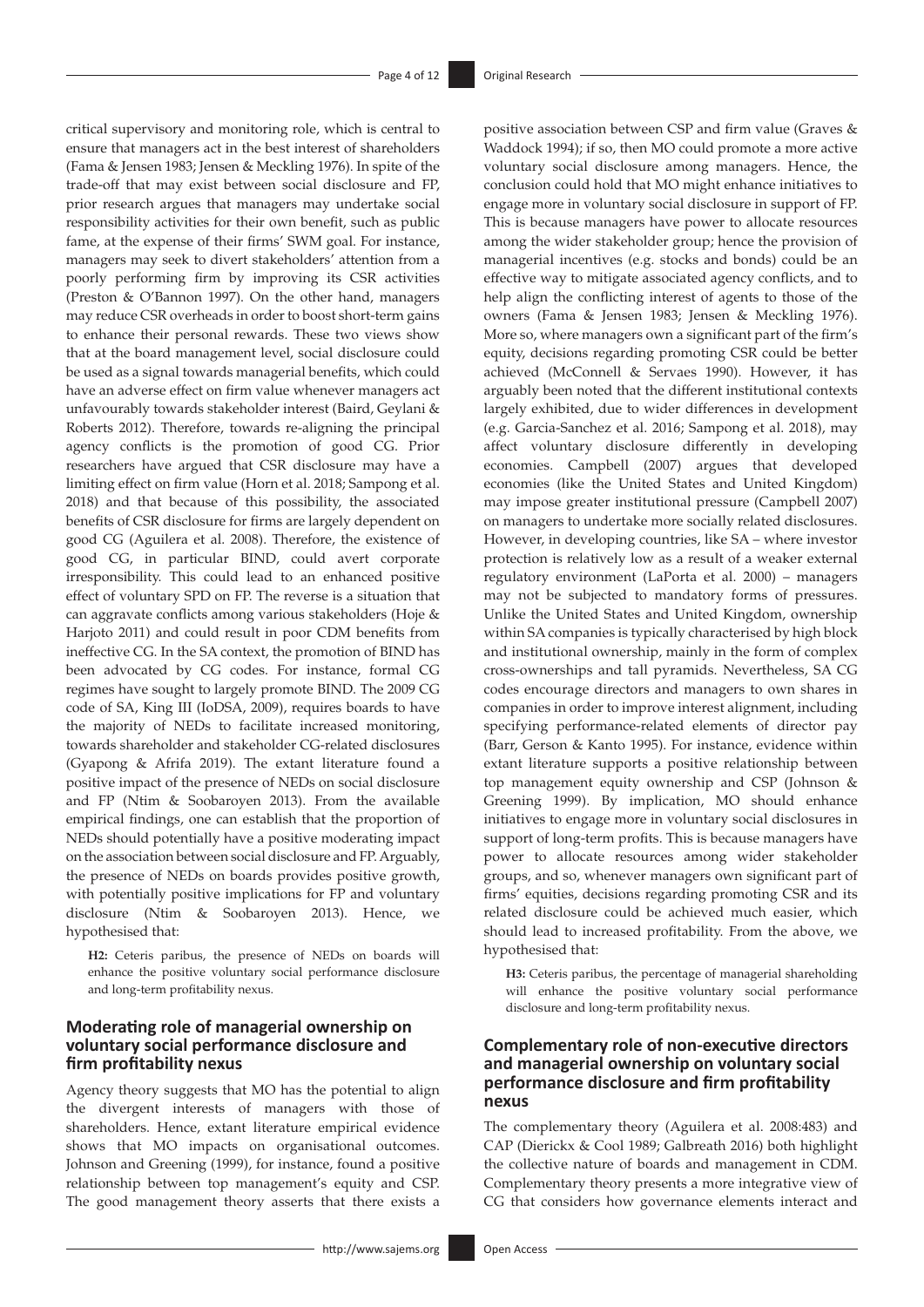potentially complement each other (Aguilera et al. 2008) to impact on CDM, including voluntary disclosure. Inherently, extant literature notes that because there may be great difficulty and uncertainty involved in observing executive behaviours, as well as in measuring performance outcomes in corporations, managerial incentives and boards' monitoring role may necessarily function as complements, as the two must be present for effective governance (Aguilera et al. 2008; Galbreath 2016; Milgrom & Roberts 1992). In a similar vein, and as implied by the RDT (Pfeffer & Salancik 1978, 2003), CG structures are critical firm resources that are used to achieve organisational goals. Hence for effective CDM, the firm's resources must be uniquely combined to achieve success (Misangyi & Acharya 2014). This supports the CAP. The CAP suggests, for instance, that there are 'strong relations of complementarity and co-specialization among individual resources, so that it is not really the individual resources but rather the way resources are clustered and how they interact' (Foss 1998:143), which is important for competitive advantage. Thus, CAP holds that the effective applicability of the firm's resources means that there exists a bilateral dependence among the resources (Galbreath 2016). As such, it has been argued that anything that is a strength or weakness to the firm can be considered as a resource (Wernerfelt 1984). For instance, Aguilera et al. (2008) suggested that 'performance incentives for executives are more effective when complemented with a high level of board independence and an effective market for corporate control' (as cited in Misangyi & Acharya 2014). Evidence on the effect of board independence on voluntary CSR and firm value supports a positive effect. Similarly, the impact of MO has been found to be positive. Arguably, these mechanisms are firm resources that aid the SWM goal. As such, it is believed that all individual units are contributors towards the firm's SWM and its overall survival. Hence, we argue that the complementary interaction of the firm's available resources is particularly necessary towards the achievement of optimal organisational gains. For instance, Aguilera et al. (2008) suggested that 'performance incentives for executives are more effective when complemented with a high level of board independence and an effective market for corporate control' (as cited in Misangyi & Acharya 2014). From the aforementioned theoretical and empirical evidence, we could conclude that CG mechanisms, from the perspective of utilising them as complements, should have a high marginal impact on the different organisational activities, compared with their individual effects. Thus, the board management monitoring roles and performance incentives must be present for effective governance and CDM (Galbreath 2016; Milgrom & Roberts 1992). Therefore, from the above, we could argue that the firm's monitoring functions and incentive alignment are necessary to mitigate the agency conflict. Hence, the following hypothesis is formulated:

**H4:** Ceteris paribus, the complementary effect of the proportion of NEDs on board and percentage of managerial shareholding will incrementally enhance the positive voluntary social performance disclosure and long-term profitability nexus.

# **Research data, design and methodology Sample selection and data**

This study utilised an unbalanced data set of 126 listed JSE firms during the 2010 to 2015 period. Data were obtained from the African Market database. We excluded firms with more than 2 years missing data and all financial institutions, which produced total firm-year observations of 747. Our data set indicates both cross-sectional and time series components. Hence, given the nature of the data and to allow for time series and cross-sectional data observations, this study employs a panel regression technique. This is consistent with extant literature. South Africa is chosen as our study context because of its many unique features that seek to promote good CG and social disclosure. For instance, CG in the SA context has arguably been noted as well developed, which compares well with most developed and middle-income economies. Again, although the SA CG regimes stress the need to comply with affirmative actions, it equally endorses a voluntary disclosure regime based on international reporting standardisation (Sampong et al. 2018).

### **Variables description and measures**

#### **Dependent variable**

Tobin's Q (TQ) is the dependent variable, which is a measure of long-term FP. This measure of FP has extensive coverage and usage in extant literature (e.g. Sampong et al. 2018; Waddock & Graves 1997). Tobin's Q reflects the market's expectations of future earnings, which is a measure of expected future prospects of the firm (Waddock & Graves 1997). This measure has a long-term implication for firms' SWM objective. Other forms of FP, like return on assets (ROA) and return on equity (ROE), are short-term profits which aid the day-to-day running of the organisation, hence we control for their effects in this study.

#### **Independent variable**

Social performance disclosure is the main independent variable, which is an index constructed through the manual extraction of socially related disclosure information in annual and CSR reports of sample companies. The information collected was then analysed in line with the 45 indicators on social performance of the GRI G3.1 guidelines<sup>2</sup>, to ascertain the extent of voluntary SPD. The use of the GRI G3.1 guidelines was motivated by recommendations of the 2009 SA CG code of SA, which encourages all entities in SA to follow and report, based on the third-generation GRI guidelines to promote international standardisation in the sub-Saharan African region, King III (IoDSA, 2009). The GRI guidelines feature a modular, interrelated structure, and represent the global best practice for reporting on a range of social issues, and have generally been acknowledged as a

<sup>2.</sup>Available at [https://www.globalreporting.org/resourcelibrary/G3.1-Guidelines-Incl-](https://www.globalreporting.org/resourcelibrary/G3.1-Guidelines-Incl-Technical-Protocol.pdf)[Technical-Protocol.pdf](https://www.globalreporting.org/resourcelibrary/G3.1-Guidelines-Incl-Technical-Protocol.pdf)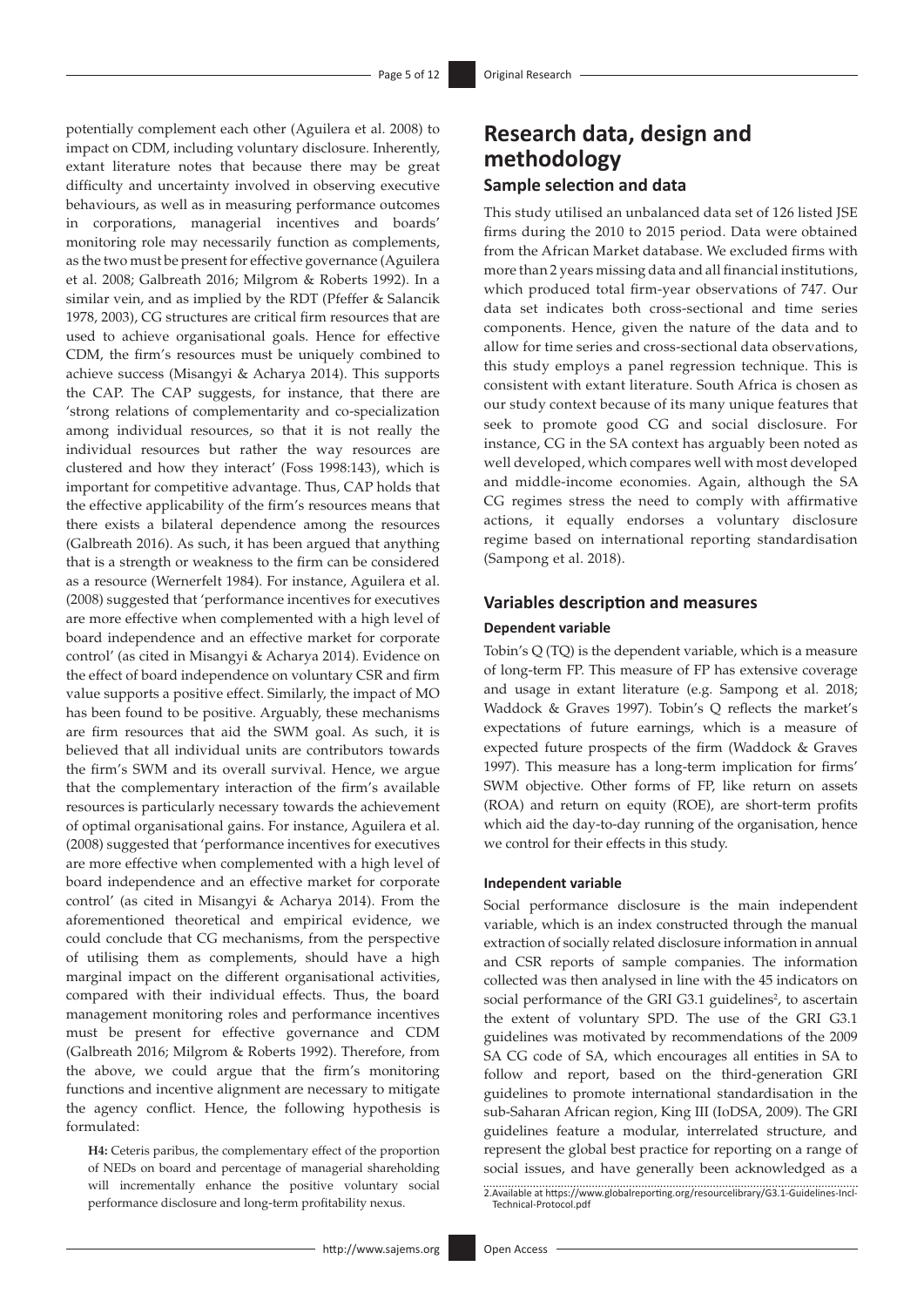#### **TABLE 1: Variable description.**

| Variable                                  | Code             | Description                                                                                                                                   |
|-------------------------------------------|------------------|-----------------------------------------------------------------------------------------------------------------------------------------------|
| Dependent variable                        |                  |                                                                                                                                               |
| Tobin's Q                                 | <b>TQ</b>        | Total market value of the firm to total asset value                                                                                           |
| Independent variable                      |                  |                                                                                                                                               |
| Social performance disclosure             | SPD              | A disclosure index manually constructed based on the 45 social performance indicators of the GRI G3.1 disclosure<br>guidelines                |
| <b>Moderating variables</b>               |                  |                                                                                                                                               |
| Board independence                        | <b>BIND</b>      | Proportion of non-executive directors on boards                                                                                               |
| Managerial ownership                      | <b>MO</b>        | Percentage of manager or director shareholdings                                                                                               |
| <b>Control variables</b>                  |                  |                                                                                                                                               |
| Firm size                                 | <b>FSIZE</b>     | Natural logarithm of year-end of total assets                                                                                                 |
| Firm age                                  | FAGE             | Natural logarithm of the number of years from a firm's founding year to 2010, start year for the study period                                 |
| Capital expenditure                       | <b>CAPX</b>      | Percentage of total capital expenditure to total assets                                                                                       |
| Leadership structure                      | <b>CEO-CHAIR</b> | A dummy variable equal to '1' if the positions of CEO and chairman are separately held, otherwise 0                                           |
| Big four audit firm                       | <b>B4AUD</b>     | A dummy variable equal to '1' if a firm is audited by a Big Four audit firm, otherwise '0'                                                    |
| Operating profit                          | <b>ROA</b>       | Ratio of operating profit to total assets                                                                                                     |
| Corporate social responsibility committee | <b>CSRCOM</b>    | A dummy variable equals to '1' if a firm has a corporate social responsibility committee, otherwise 0                                         |
| Leverage                                  | LEV              | Ratio between the volume of a firm's short-term and long-term debt to its total assets                                                        |
| Industry dummies                          |                  | Coded 1 to 7 for basic materials, consumer goods, consumer services, oil and gas, telecommunications, healthcare<br>and technology industries |
| Year-dummies                              |                  | Coded 1 to 6 for each of the 6 years from 2010 to 2015 inclusive                                                                              |

leader in international standards (Mahoney et al. 2013) and regarded a primary tool for disclosure, due to their wide applicability. Prior research suggests that content analysis provides valid results for social disclosure research, allowing the researcher to appraise the extent of various items' disclosure (e.g. Krippendorff 2004; Guthrie et. al. 2004). A key issue in content analysis research is the unit of measure, which is an identifiable component of communication through which variables are measured. The application of content analysis includes word count, sentences or sections, or reading the whole text, the use of advanced software packages to extract information from reports and a dichotomous variable technique (e.g. Krippendorff 2004). We used the latter as it has extensive usage in disclosure research, and has proven to be reliable. Hence, this study follows prior disclosure research that used a disclosure index and the binary coding technique. The issue of reliability and approval of the quality of content analysis adopted also becomes very important. Therefore, to increase reliability and minimise bias (Potter & Levine-Donnerstein 1999), every effort was made by the authors to remain objective in the scoring and coding process. As such, all socially related disclosure information in annual and CSR reports were analysed and coded twice and, subsequently, scores compared by the authors to ensure that all relevant information was captured and interpreted correctly. A disclosure index SPD<sub>it</sub> was calculated by:

$$
SPD_{u} = \frac{\sum_{i=0}^{n} X_{u}}{m_{u}}
$$
 [Eqn 1]

In Equation 1, m<sub>it</sub> is maximum expected score for each category, *j* is the company, *i* is the items and X<sub>*i*</sub> assumes a value of 1 if a firm disclosed an item, otherwise 0, so that, SPD<sub>i</sub> lies between 0 and 45. However, where a provision does not apply to an industry, we neither score nor penalise.

#### **Moderating variables**

The notion of BIND is largely promoted in SA CG codes, towards the effective monitoring of boards for both shareholder- and stakeholder-related disclosures. For instance, King III specifically sought to ensure SA BIND towards effective board monitoring by, for instance, advocating for a unitary board structure with majority NEDs<sup>3</sup> (Gyapong  $\&$ Afrifa 2019). Managerial ownership is an essential CG mechanism that can reduce agency problems by aligning the interests of shareholders and managers. Extant literature suggests that as the proportion of equity owned by managers increases, their interests will align increasingly more with those of shareholders, denying them the luxury to indulge in opportunistic behaviours (Fama & Jensen 1983; Jensen & Meckling 1976). Following extant literature, MO is measured as the percentage of managerial shareholding.<sup>4</sup>

#### **Control variables**

This study employs several control variables to mitigate potentially omitted variable bias. Thus, we include these variables in all our regression models to account for factors other than the theoretical constructs of interest that could explain variations in the variables of interests. We rely on extant literature (e.g. Arora & Dharwadkar 2011; Sampong et al. 2018; Tshipa et al. 2018; Waddock & Graves 1997) to select our control variables. These are firm size, firm age, capital expenditure, leadership structure, operating profit, presence of a CSR committee and leverage. The extant literature finds mixed evidence on the effect of these control variables on CSR and FP. We predict that the effects of the control variables on the dependent and independent variables will be consistent with the mixed findings within the existing literature. Finally, we control for variations across time and industry, by including year and industry dummies (see Table 1 for all variable description).

<sup>3</sup>.Non-executive directors are those highlighted as outside directors or NEDs in the companies' annual reports.

<sup>4.</sup>Managerial share ownership are those indicated under shareholder types or analysis for directors and managers in the annual reports.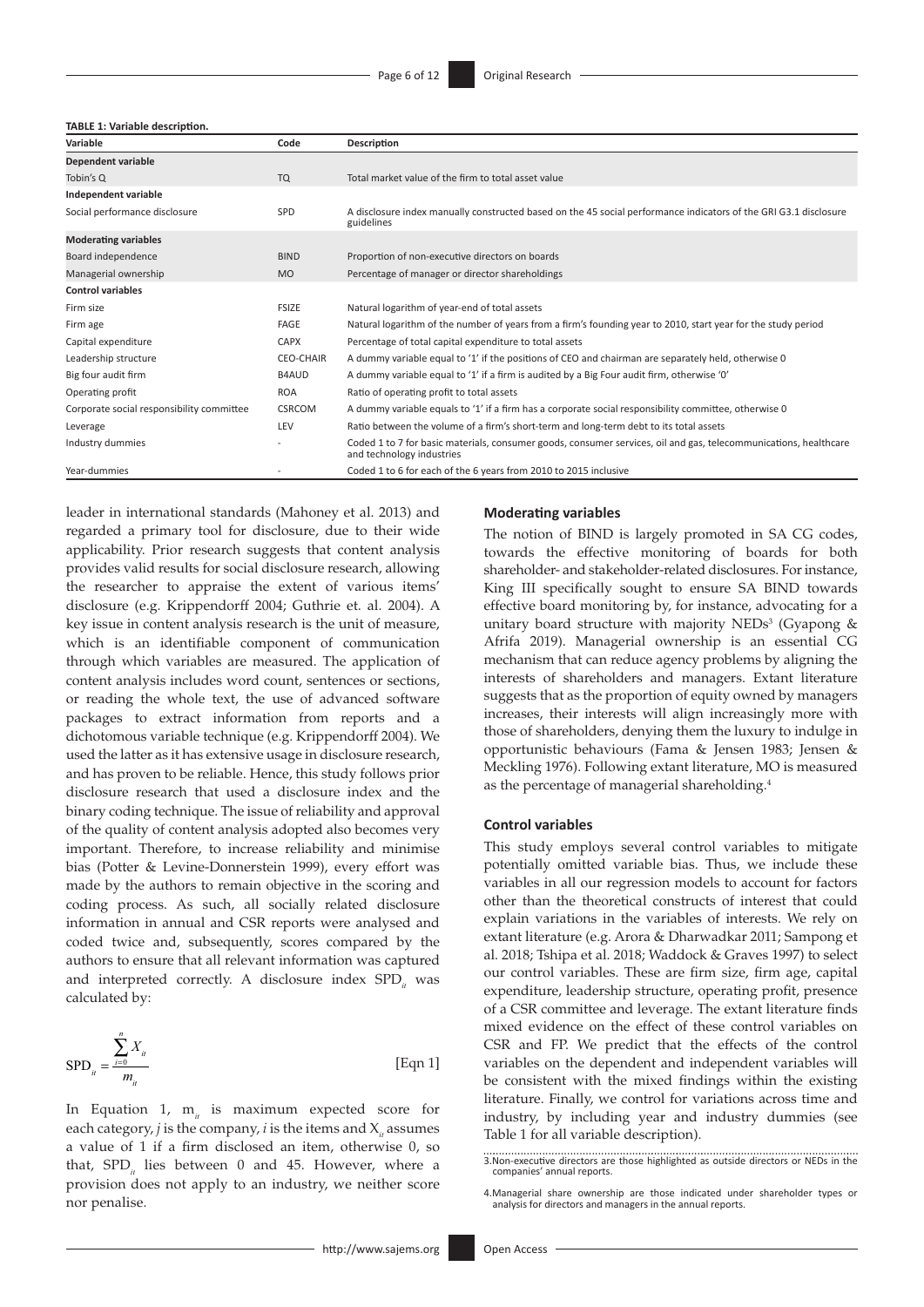# **Results**

### **Descriptive statistics and correlation matrix**

Table 2 presents a summary of descriptive statistics (i.e. mean and standard deviation) and the inter-construct Spearman correlation matrix for the study variables (excluding industry and year-dummies). It shows a mean of 1.974 for TQ, suggesting that, on average, most sample companies exhibited a positive long-term FP over the review period. Also, SPD has a mean of 0.690, suggesting that, on average, the extent of voluntary SPD among sample companies, on the basis of the GRI–G3.1 guidelines, was approximately 69%, which is reasonably high. Also, the mean for NEDs (BIND) is 0.272, suggesting that, on average, there are about 27% NEDs on the sample companies' boards over the study period. Additionally, MO has a mean of 5.912, suggesting that, on average and across the sample firm-years, managers' share-ownership was approximately 6%. Table 2 also presents the correlation among the variables. The Spearman correlation matrix was utilised as a measure of the strength and direction of association. Table 2 reveals the following associations: SPD is significantly negatively related to TQ. Non-executive directors is positively related to TQ and SPD, while MO is negatively related to TQ and SPD.

### **Panel regression method**

Our final data set produced unbalanced data as there were some missing years; hence, to take advantage of the variations in the variables of interest over time, an unbalanced regression panel is employed. However, before deciding on an appropriate estimation technique, and consistent with extant literature (e.g. Haniffa & Hudaib 2006), preliminary tests are performed. We assess multicollinearity using the correlation matrix (Table 1), which shows multicollinearity is non-existent. We also use the variance inflation factors (VIFs), which show a range of 1.02 to 0.98 (with tolerance levels ranging from 0.83 to 0.98). The range of VIFs falls outside the conventional threshold of 10 (Kennedy 1998). Lastly, we test for internal consistency of voluntary SPD index using the Cronbach's alpha test. The outcome shows an overall coefficient alpha of 0.724, which is indicative of

| TABLE 2: Descriptive statistics and correlation matrix. |  |
|---------------------------------------------------------|--|
|---------------------------------------------------------|--|

internal reliability (Potter & Levine-Donnerstein 1999). The unbalanced nature of our data set indicates that the use of an ordinary least square (OLS) regression method may not be appropriate, as it assigns equal weight to each observation and does not use information relating to unequal variability within the data. The generalised least square (GLS) regression, however, can produce more accurate estimators in the presence of outliers and unequal data variability, because it accounts for such information. It is equally able to capture firm-specific effects and also able to control for individual heterogeneity within the data set (e.g. Tshipa et al. 2018).

#### **Econometric model estimation**

The econometric model is employed to test the stated hypotheses:

$$
TQ_{ii} = b_0 + b_1 S P D I_{ii} + b_2 S P D I_{ii} * N E D s_{ii} + b_3 S P D I_{ii} * M O_{ii} + b_4 S P D I_{ii}
$$
  
\n
$$
* N E D s_{ii} * M O_{ii} + \sum_{i=1}^{7} b_5 C O N T R O L s_{ii} + \varepsilon_{ii}
$$
  
\n[Eqn 2]

In Equation 2,  $b_0$  is the intercept,  $\varepsilon$  is the error term and CONTROLS is the control variables. All variables are as defined in Table 1.

#### **Hypotheses testing and findings**

In Table 3 the model fit information shows that all the regression models are statistically significant which indicates a better model fit, and reflects the model's adequacy. Wald's chisquared test is used to test the level of representation, which is also dependent on the significance levels, allowing for the acceptance or rejection of the models. Hence, all the models show significant adequacy. In Table 3, all models' Wald's chisquared values are statistically significant (at 0.0001) for a 95% confidence level. This suggests that common method bias may not be a problem in our analysis (e.g. Podsakoff et al. 2003). In total, three models were estimated to test the stated hypotheses. However, consistent with prior studies (e.g. Galbreath 2016; Oh, Chang & Cheng 2018) we first test the

| Variable         | N   | Mean   | <b>Standard</b><br>deviation | TQ        | <b>SPD</b> | <b>BIND</b>              | <b>MO</b>                | <b>FSIZE</b>             | <b>FAGE</b> | <b>CAPX</b> | <b>CEO-CHAIR</b> | <b>B4AUD</b>             | <b>ROA</b>               | <b>CRSCOM</b>            | <b>LEV</b>               |
|------------------|-----|--------|------------------------------|-----------|------------|--------------------------|--------------------------|--------------------------|-------------|-------------|------------------|--------------------------|--------------------------|--------------------------|--------------------------|
| <b>TQ</b>        | 747 | 1.974  | 2.673                        | 1.000     |            |                          |                          |                          |             |             |                  |                          |                          |                          |                          |
| SPD              | 747 | 0.690  | 0.188                        | $-0.136*$ | 1.000      | $\overline{\phantom{a}}$ |                          |                          |             |             |                  |                          |                          |                          |                          |
| <b>BIND</b>      | 747 | 0.272  | 0.225                        | 0.071     | 0.056      | 1.000                    | $\overline{\phantom{a}}$ | $\overline{\phantom{a}}$ |             |             |                  |                          |                          |                          |                          |
| <b>MO</b>        | 745 | 5.912  | 13.533                       | $-0.024$  | $-0.106*$  | 0.015                    | 1.000                    | $\overline{\phantom{0}}$ |             |             |                  |                          |                          |                          |                          |
| <b>FSIZE</b>     | 747 | 22.082 | 2.518                        | $-0.072$  | $0.107*$   | $-0.091*$                | $-0.330*$                | 1.000                    |             |             |                  |                          |                          | $\overline{\phantom{a}}$ |                          |
| FAGE             | 745 | 3.224  | 0.951                        | 0.026     | $-0.007$   | $-0.142*$                | $-0.110*$                | $0.207*$                 | 1.000       |             |                  |                          | $\overline{\phantom{a}}$ | $\overline{\phantom{a}}$ |                          |
| <b>CAPX</b>      | 747 | 5.313  | 8.658                        | 0.061     | $-0.019$   | $-0.020$                 | $0.094*$                 | $-0.027$                 | $0.122*$    | 1.000       |                  |                          |                          |                          |                          |
| <b>CEO-CHAIR</b> | 747 | 0.958  | 0.200                        | $0.194*$  | $-0.080*$  | 0.008                    | $-0.019$                 | $0.082*$                 | $0.097*$    | $-0.058$    | 1.000            | $\overline{\phantom{a}}$ |                          |                          |                          |
| <b>B4AUD</b>     | 747 | 0.762  | 0.426                        | 0.001     | $0.113*$   | $-0.058$                 | $-0.156*$                | $0.352*$                 | $0.277*$    | $-0.052$    | $0.079*$         | 1.000                    | $\overline{\phantom{0}}$ | $\overline{\phantom{0}}$ |                          |
| <b>ROA</b>       | 747 | 0.075  | 0.135                        | $0.234*$  | $-0.173*$  | $-0.072$                 | $-0.005$                 | $0.122*$                 | $0.181*$    | 0.004       | $0.076*$         | $0.159*$                 | 1.000                    | $\overline{a}$           |                          |
| <b>CRSCOM</b>    | 747 | 0.952  | 0.214                        | $-0.005$  | 0.003      | $-0.076*$                | $0.223*$                 | $0.173*$                 | $0.235*$    | $0.107*$    | $-0.050$         | $0.239*$                 | $0.181*$                 | 1.000                    | $\overline{\phantom{a}}$ |
| LEV              | 747 | 0.522  | 2.098                        | $-0.061$  | $-0.071$   | $-0.112*$                | 0.040                    | $0.179*$                 | $-0.092*$   | 0.003       | 0.018            | $0.109*$                 | $-0.103*$                | $-0.066$                 | 1.000                    |

Note: This table presents the descriptive statistics and correlation matrix for the study variables. \* indicates significance at 5%. Variables are as defined in Table 1.

TQ, Tobin's Q; SPD, Social performance disclosure; BIND, Board independence; MO, Managerial ownership; FSIZE, Firm size; FAGE, Firm age; CAPX, Capital expenditure; CEO-CHAIR, Leadership structure; B4AUD, Big four audit firm; ROA, Operating profit; CRSCOM, Corporate social responsibility committee; LEV, Leverage.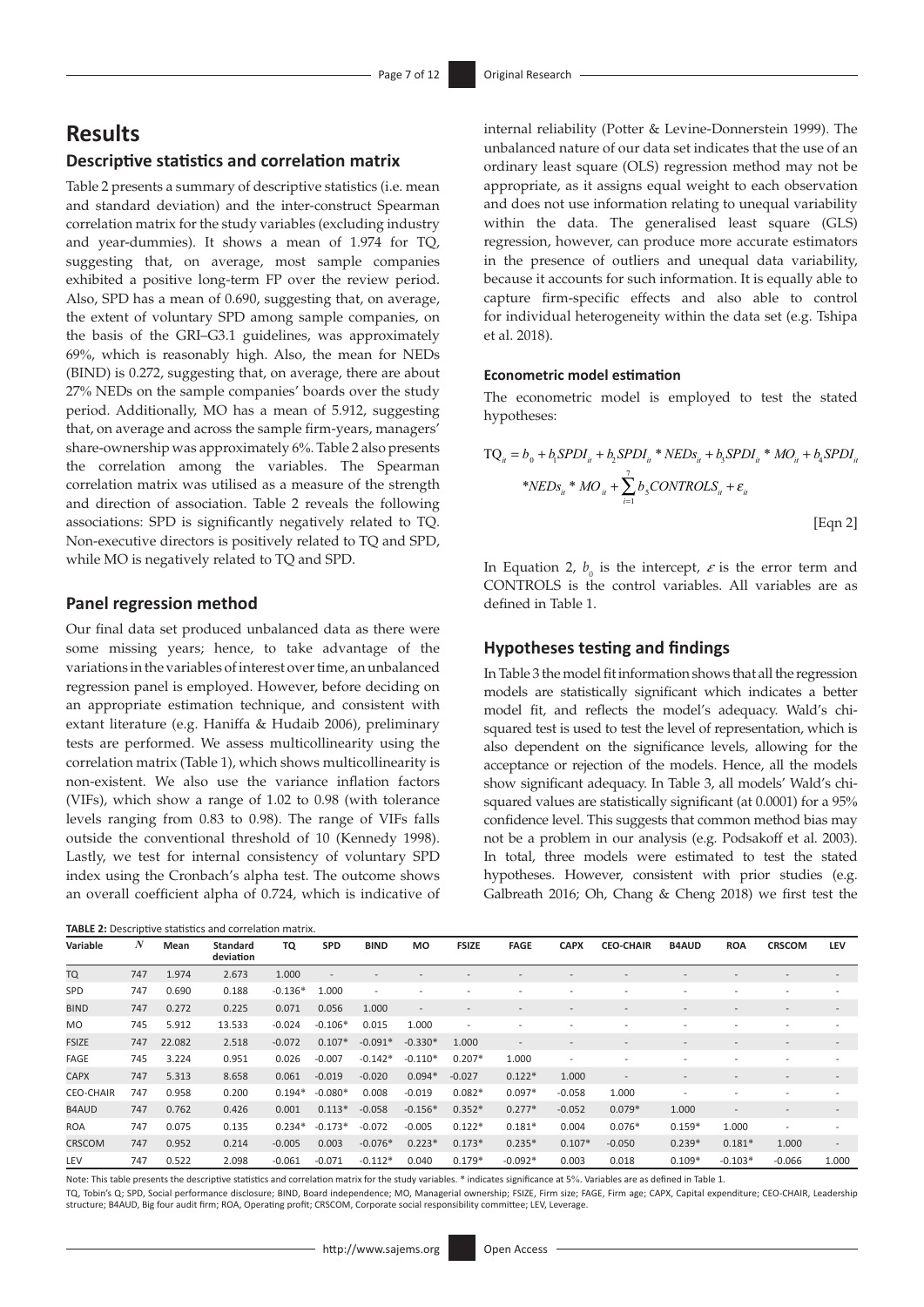**TABLE 3: Generalised least square regression results examining the moderating role of board independence and managerial ownership on the voluntary social performance disclosure and firm profitability nexus.**

| Variable                      |                          | Model 1                  |             | Model 2                  |             | Model 3                  | Model 4      |                          |                          |                          |
|-------------------------------|--------------------------|--------------------------|-------------|--------------------------|-------------|--------------------------|--------------|--------------------------|--------------------------|--------------------------|
|                               | TQ                       |                          | <b>SPD</b>  |                          | TQ          |                          | TQ           |                          | TQ                       |                          |
|                               | β                        | z-stats                  | $\beta$     | z-stats                  | $\beta$     | z-stats                  | $\beta$      | z-stats                  | $\beta$                  | z-stats                  |
| Constant                      | 7.296***                 | 7.39                     | $6.018***$  | $-5.42$                  | $6.934***$  | 6.49                     | $6.769***$   | 6.35                     | $6.465***$               | 6.07                     |
| <b>Control variables</b>      |                          |                          |             |                          |             |                          |              |                          |                          |                          |
| <b>FSIZE</b>                  | $-0.332***$              | $-8.48$                  | 0.002       | 1.37                     | $-0.332***$ | $-8.52$                  | $-0.337***$  | $-8.71$                  | $-0.335***$              | $-8.69$                  |
| FAGE                          | $-0.035$                 | $-0.34$                  | 0.000       | 0.08                     | $-0.357$    | $-0.34$                  | $-0.064$     | $-0.61$                  | $-0.096$                 | $-0.91$                  |
| CAPX                          | $0.044***$               | 4.15                     | $0.011**$   | 2.37                     | $0.043***$  | 4.06                     | $0.040***$   | 3.67                     | $0.040***$               | 3.86                     |
| <b>CEO-CHAIR</b>              | $1.539***$               | 3.34                     | $0.038*$    | 1.81                     | $1.513***$  | 3.28                     | $1.630***$   | 3.57                     | $1.577***$               | 3.47                     |
| <b>ROA</b>                    | $1.432**$                | 1.97                     | $0.081***$  | 3.75                     | $1.425**$   | 1.96                     | 1.498**      | 2.08                     | $1.567**$                | 2.18                     |
| CRSCOM                        | $-0.229$                 | $-0.49$                  | 0.011       | 0.33                     | $-0.284$    | $-0.60$                  | $-0.237$     | $-0.51$                  | $-0.165$                 | $-0.40$                  |
| LEV                           | $-0.011$                 | $-0.26$                  | $-0.002$    | $-1.04$                  | $-0.010$    | $-0.22$                  | $-0.012$     | $-0.28$                  | $-0.016$                 | $-0.37$                  |
| Independent variable          |                          |                          |             |                          |             |                          |              |                          |                          |                          |
| SPD                           |                          |                          |             |                          | 0.059       | 0.85                     | 0.076        | 0.093                    | $0.132*$                 | 1.85                     |
| <b>Moderating variables</b>   |                          |                          |             |                          |             |                          |              |                          |                          |                          |
| SPD* NEDs                     |                          |                          |             |                          |             |                          | 0.086        | 1.23                     | $0.214**$                | 2.20                     |
| SPD*MO                        |                          |                          |             |                          |             |                          | $0.346***$   | 3.45                     | $0.672***$               | 4.45                     |
| SPD* NEDs *MO                 |                          |                          |             |                          |             |                          |              | $\overline{\phantom{a}}$ | $0.466**$                | 2.87                     |
| Industry effects <sup>+</sup> | $\overline{\phantom{a}}$ | $\overline{\phantom{a}}$ |             | $\overline{\phantom{a}}$ |             | $\overline{\phantom{a}}$ |              | $\overline{\phantom{a}}$ | $\overline{\phantom{a}}$ | $\overline{\phantom{a}}$ |
| Years effects <sup>+</sup>    |                          | $\sim$                   |             |                          |             | $\overline{\phantom{a}}$ |              | $\overline{\phantom{a}}$ | ٠                        | ٠                        |
| Wald's chi-squared            | 149.22 ****              | $\sim$                   | 856.67 **** | $\overline{\phantom{a}}$ | 150.08 **** | $\overline{\phantom{a}}$ | 164.700 **** | $\overline{a}$           | 174.790 ****             |                          |
| ∆ Wald's chi-squared          |                          | $\overline{\phantom{a}}$ |             | $\overline{\phantom{a}}$ | 0.86        | $\overline{\phantom{a}}$ | 14.62        | $\overline{a}$           | 10.09                    |                          |
| Log likelihood                | $-1721.65$               | $\overline{\phantom{a}}$ | 573.941     | $\overline{\phantom{a}}$ | $-1721.29$  | $\overline{\phantom{a}}$ | $-1705.656$  | $\overline{\phantom{a}}$ | $-1701.553$              |                          |
| Observations                  | 745                      | $\sim$                   | 745         | $\sim$                   | 745         | $\sim$                   | 743          | $\overline{\phantom{a}}$ | 743                      | $\overline{\phantom{a}}$ |

**†**, Included.

TQ, Tobin's Q; SPD, Social performance disclosure; NED, non-executive directors; MO, Managerial ownership; FSIZE, Firm size; FAGE, Firm age; CAPX, Capital expenditure; CEO-CHAIR, Leadership structure; ROA, Operating profit; CRSCOM, Corporate social responsibility committee; LEV, Leverage.

\*\*\*\*, *p* ≤ 0.001; \*\*\*, *p* ≤ 0.01; \*\*, *p* ≤ 0.05; \*, *p* ≤ 0.10 significance level, two-coefficient test. All variables are as defined in Table 1.

control variables effects separately on TQ and SPD, in baseline Model 1. Our approach may slightly differ from previous studies, because this study examines the relationship between voluntary SPD and FP. The results are largely consistent with mixed findings within the extant literature: showing positive, negative and non-significant effects (see Table 3, Model 1 and Model 2).

#### **Voluntary social performance disclosure and firm profitability nexus**

Table 3, Model 2 tests the direct relationship between voluntary SPD and TQ. We modelled SPD, including all the control variables, on TQ. H1 suggests a positive voluntary SPD and long-term FP nexus. The outcome, Table 3, Model 2, supports our prediction of a positive relationship ( $\beta = 0.059$ ). Hence, our finding is consistent with the general positive theoretical notion in extant literature. Earlier researchers that found a positive relationship are De Klerk and De Villiers (2012), as well as Spicer (1978). Hence, our finding for H1 supports the 'social impact hypothesis'.

#### **Moderation test of board independence and managerial ownership**

The test for moderation follows recommendation by Dawson (2014) that an important decision to make before starting the moderation process is whether to use the independent and moderator variables in their raw form or to standardise them. We employed the latter. H2 and H3 suggest that the individual moderating effects of NEDs (BIND) and MO will enhance the direct positive voluntary SPD and FP nexus. In Model 3, both the two-way interaction terms (i.e. SPD\*NEDs

<http://www.sajems.org> Open Access

and SPD\*MO) are added to the analysis, because multicollinearity was non-existent (Schroeder 1990). Firstly, Table 3, Model 3 supports our prediction for H2. The moderating effect of NEDs (BIND) on the voluntary SPD and FP nexus is positive (β = 0.086) showing an increase of  $β = 0.027$ , compared with Model 2; however the effect was non-significant. Based on this we argue in favour of a partial moderation effect of NEDs (BIND). Secondly, the moderating effect of MO, Table 3, Model 3, is significantly positive ( $\beta$  = 0.346;  $p \le 0.01$ ) on the association between voluntary SPD and FP. Hence, H3 is also supported. Finally, H4 examines the existence of a complementary role of NEDs and MO. Model 4 adds the three-way interaction term (i.e. SPD\*NEDs\*MO) to the analysis. The results in Table 3, Model 4 show that the combined effect of NEDs (BIND) and MO was significantly positive (β = 0.466; *p* ≤ 0.05), moderating the direct positive voluntary SPD and TQ nexus. Hence, H4 was also supported.

### **Additional analysis**

This section attempts to deal with the problem of endogeneity, which has arguably been identified in the extant literature as the single most common issue in CG research. As such, ignorance of endogeneity issues may result in unreliable causality inferences (Roberts & Whited 2013; Tshipa et al. 2018). Arguably, variables are typically endogenous, instruments are scarce and causality relationships are complicated; nevertheless, it has equally been argued that most econometric methods utilised in extant literature are effective remedies to mitigate endogeneity issues (Li 2016).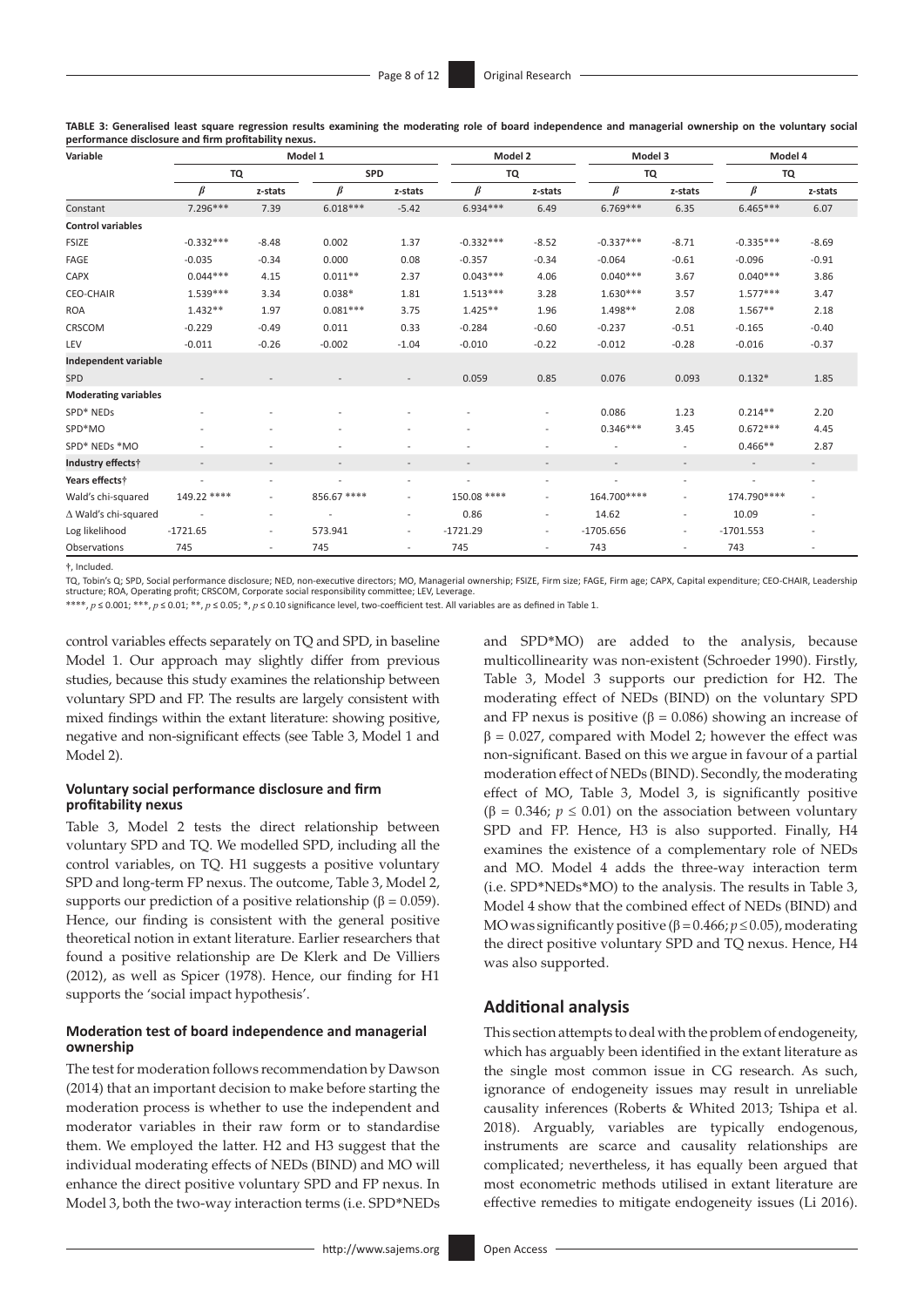**TABLE 4: Seemingly unrelated regression results examining the moderating role of board independence and managerial ownership on voluntary social performance disclosure and firm profitability nexus.**

| Variable                 |                          |                          | Model 1                  |                          | Model 2                  |                          | Model 3                  |                          | Model 4                  |                          |  |
|--------------------------|--------------------------|--------------------------|--------------------------|--------------------------|--------------------------|--------------------------|--------------------------|--------------------------|--------------------------|--------------------------|--|
|                          | TQ                       |                          | <b>SPD</b>               |                          | <b>TQ</b>                |                          | TQ                       |                          | TQ                       |                          |  |
|                          | $\beta$                  | z-stats                  | $\beta$                  | z-stats                  | $\beta$                  | z-stats                  | $\beta$                  | z-stats                  | $\beta$                  | z-stats                  |  |
| Constant                 | 7.296***                 | 7.39                     | $6.264***$               | $-5.42$                  | $7.168***$               | 6.01                     | $7.067***$               | 6.02                     | $6.750***$               | 5.75                     |  |
| <b>Control variables</b> |                          |                          |                          |                          |                          |                          |                          |                          |                          |                          |  |
| <b>FSIZE</b>             | $-0.332***$              | $-8.48$                  | 0.030                    | 1.32                     | $-0.351***$              | $-8.07$                  | $-0.356***$              | $-8.26$                  | $-0.353***$              | $-8.25$                  |  |
| FAGE                     | $-0.035$                 | $-0.34$                  | 0.021                    | 0.34                     | $-0.031$                 | $-0.26$                  | $-0.066$                 | $-0.55$                  | $-0.093$                 | $-0.77$                  |  |
| <b>CAPX</b>              | $0.044***$               | 4.15                     | $0.018***$               | 2.86                     | $0.040***$               | 3.25                     | $0.037***$               | 3.09                     | $0.037***$               | 3.07                     |  |
| CEO_CHAIR                | $1.539***$               | 3.34                     | 0.128                    | 0.49                     | $1.619***$               | 3.19                     | 1.690***                 | 3.39                     | $1.676***$               | 3.37                     |  |
| <b>ROA</b>               | $1.432**$                | 1.97                     | $0.921***$               | 3.40                     | $1.524*$                 | 1.86                     | $1.551*$                 | 1.93                     | $1.647**$                | 2.05                     |  |
| CRSCOM                   | $-0.229$                 | $-0.49$                  | 0.106                    | 0.25                     | $-0.226$                 | $-0.43$                  | $-0.147$                 | $-0.28$                  | $-0.125$                 | $-0.24$                  |  |
| LEV                      | $-0.011$                 | $-0.26$                  | $-0.028$                 | $-1.20$                  | $-0.005$                 | $-0.11$                  | $-0.006$                 | $-0.14$                  | $-0.010$                 | $-0.22$                  |  |
| Independent variable     |                          |                          |                          |                          |                          |                          |                          |                          |                          |                          |  |
| <b>SPD</b>               |                          |                          |                          |                          | 0.078                    | 1.01                     | 0.105                    | 1.07                     | $0.150*$                 | 1.88                     |  |
| Moderating<br>variables  |                          |                          |                          |                          |                          |                          |                          |                          |                          |                          |  |
| SPD* NEDs                |                          |                          |                          |                          |                          | ٠                        | 0.108                    | 1.39                     | $0.228**$                | 2.00                     |  |
| SPD*MO                   |                          |                          |                          |                          |                          | ٠                        | $0.393***$               | 3.56                     | $0.662***$               | 3.90                     |  |
| SPD* NEDs *MO            |                          |                          |                          |                          |                          |                          |                          | $\overline{\phantom{a}}$ | $0.398**$                | 2.12                     |  |
| Industry effects†        | $\overline{a}$           | $\overline{\phantom{a}}$ | $\overline{\phantom{a}}$ | ÷                        | $\overline{\phantom{a}}$ | $\overline{\phantom{a}}$ | $\overline{a}$           | $\overline{\phantom{a}}$ | $\overline{\phantom{a}}$ | $\overline{\phantom{a}}$ |  |
| Years-effects†           | $\overline{\phantom{a}}$ | $\overline{a}$           | $\overline{a}$           |                          | $\overline{\phantom{a}}$ | $\overline{\phantom{0}}$ | $\overline{\phantom{a}}$ | $\overline{\phantom{0}}$ | $\overline{\phantom{a}}$ | $\overline{\phantom{a}}$ |  |
| Wald's chi-squared       | 149.22 ****              | 18                       | 658.07 ****              | 18                       | 127.15****               |                          | 143.25****               | $\overline{\phantom{0}}$ | 148.78****               |                          |  |
| RMSE                     | 2.440                    | $\overline{\phantom{a}}$ | 1.2877                   | $\overline{\phantom{a}}$ | 2.4976                   | ٠                        | 2.451                    | $\overline{\phantom{0}}$ | 2.443                    | $\overline{\phantom{a}}$ |  |
| $R^2$                    | 0.1669                   | $\overline{\phantom{a}}$ | 0.5145                   |                          | 0.1699                   | $\overline{a}$           | 0.1877                   | $\overline{\phantom{a}}$ | 0.1935                   | ÷                        |  |
| $\Delta R^2$             | $\overline{\phantom{a}}$ | $\overline{\phantom{a}}$ | ÷                        | $\overline{\phantom{a}}$ | 0.0030                   | $\overline{\phantom{a}}$ | 0.0178                   | $\overline{\phantom{a}}$ | 0.0058                   | $\overline{\phantom{a}}$ |  |
| <b>Observations</b>      | 745                      |                          | 745                      |                          | 621                      | $\overline{\phantom{a}}$ | 620                      | $\overline{\phantom{m}}$ | 620                      |                          |  |

†, Included

TQ, Tobin's Q; SPD, Social performance disclosure; NED, non-executive directors; MO, Managerial ownership; FSIZE, Firm size; FAGE, Firm age; CAPX, Capital expenditure; CEO-CHAIR, Leadership structure; ROA, Operating profit; CRSCOM, Corporate social responsibility committee; LEV, Leverage.

\*\*\*\*, *p* ≤ 0.001; \*\*\*, *p* ≤ 0.01; \*\*, *p* ≤ 0.05; \*, *p* ≤ 0.10 significance level, two-coefficient test. All variables are as defined in Table 1.

Therefore, we examine the robustness of our main findings in Table 3 compared to another modelling technique. Hence, we employ the seemingly unrelated regression (SURE) model, with a 1-year lagged independent variable. Thus, we introduced a 1-year lag between SPD and TQ, such that profitability in a given year (i.e. TQ*<sup>t</sup>* ) depends on the previous year's voluntary SPD (i.e. SPD<sub>*t*−1</sub>) (Sampong et al. 2018). Seemingly unrelated regression produces efficient estimates in cases of non-identical prediction equations. This is achieved by weighting the estimates by the covariance of the residuals from the individual regressions (Greene 2008; Kennedy 1998).

In Table 4, and consistent with the procedure followed in the main findings, three models were estimated to test the stated hypotheses using the SURE (with a 1-year lag of SPD) to test the robustness of our earlier findings, utilising the econometric model below:

$$
TQ_{ii} = b_0 + b_1 SPDI_{u-1} + b_2 SPDI_{u-1} * NEDs_{ii} + b_3 SPDI_{u-1} * MO_{u-1}
$$
  
+  $b_4 SPDI_{ii} * NEDs_{ii} * MO_{ii} + \sum_{i=1}^{7} b_5 CONTROLS_{ii} + \varepsilon_{ii}$   
[Eqn 3]

In Equation 3,  $b_{0.5}$  are the intercepts,  $\varepsilon$  is the error term, *SPDI*<sub> $i_{t-1}$ </sub> is the 1-year lag of a main independent variable and CONTROLS are the control variables. All variables are as defined in Table 1.

The baseline Table 4, Model 1 tests the effect of all control variables on TQ and SPD producing  $\mathbb{R}^2$  values of 0.167 and 0.515. Table 4, Models 2–4 indicate a better model fit; particularly all chi-squared values are statistically significant at 0.0001. Table 4, Model 2 shows a positive ( $\beta$  = 0.078) direct voluntary SPD and FP association in the long term, with  $R^2$  and  $\Delta R^2$  values of 0.170 and 0.003. Thus, again H1 is supported. Table 4, Model 3 reveals  $R^2$  and  $\Delta R^2$  values of 0.187 and 0.018. Again, it shows that NEDs (BIND) positively ( $β = 0.108$ ) moderates the direct positive voluntary SPD and FP nexus, when compared with the outcome in Table 4, Model 3 (β = 0.078). Again, the effect is nonsignificant. Table 4, Model 3 again shows a significantly positive ( $\beta$  = 0.393;  $p \le 0.01$ ) moderating effect of MO on the direct positive voluntary SPD and FP nexus. Hence, H2 and H3 are all supported. Lastly, Table 4, Model 4 (with  $R^2$  and  $\Delta R^2$  values of 0.194 and 0.006) shows that the interactive effect of NEDs and MO significantly positively ( $\beta$  = 0.398;  $p \le 0.05$ ) moderates the direct voluntary SPD and FP nexus in the long term. The results in Table 3 and Table 4 show that the study's findings are robust, with only changes in the coefficients in Table 4 due to the 1-year lag of the independent variable. Hence, the results are qualitatively robust.

# **Discussion**

This study examines the complementary role of NEDs (BIND) and MO on the voluntary SPD and long-term FP nexus. Although there is growing research examining the bundle usage of CG mechanisms on organisational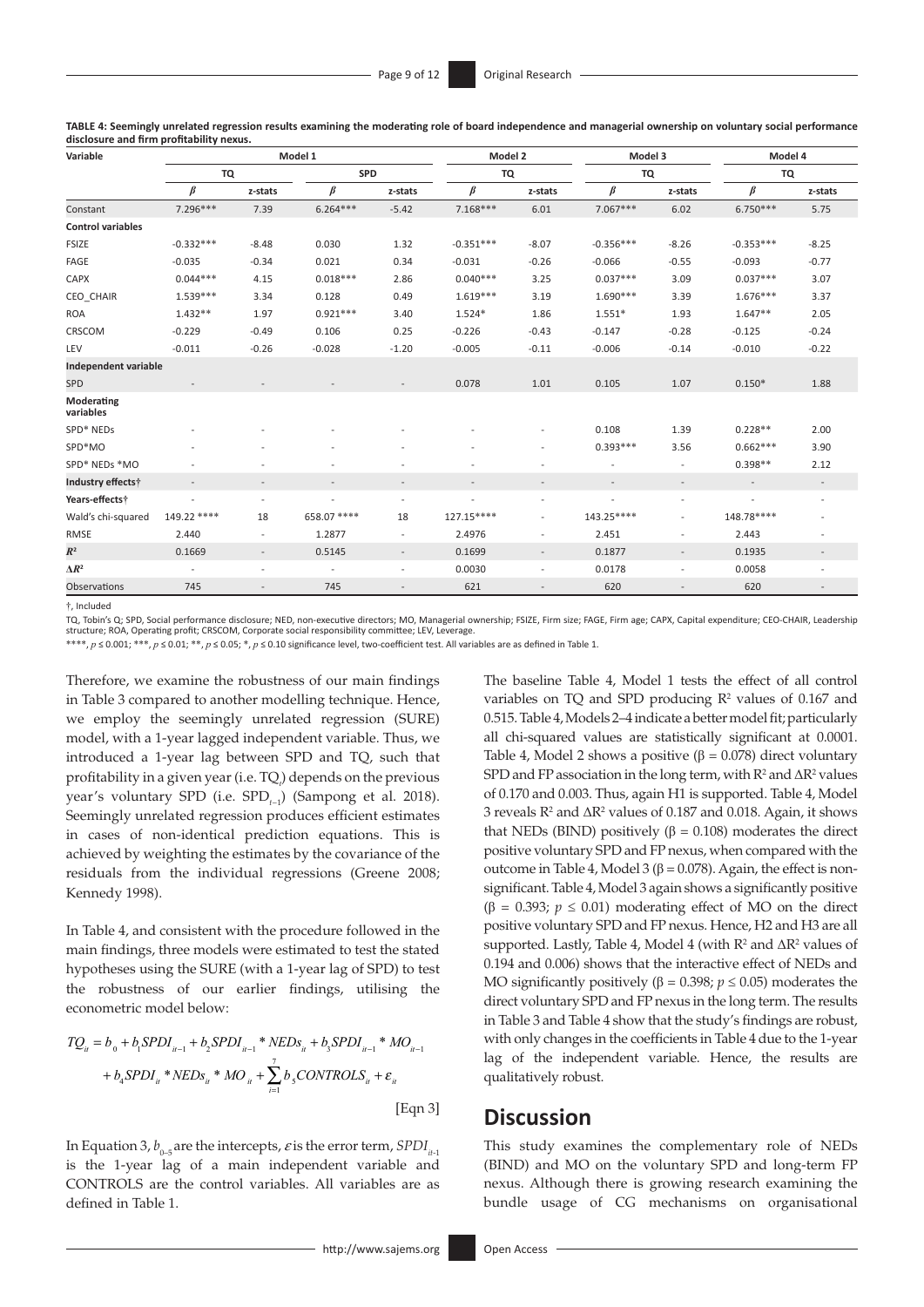outcomes, most prior studies have focused on developed countries, with relatively limited research in less-developed economies. Therefore, this study attempts to bridge this gap in extant literature. Based on 126 manually extracted unbalanced data of listed companies on the JSE and utilising the 45 provisions of the GRI-G3.1 guidelines on social performance indicators, as a measure of voluntary SPD, this study finds support for all four stated hypotheses, based on the GLS and SURE (with 1-year lag of the main independent variable). Firstly, this study found a positive voluntary SPD and long-term profitability association for H1. Secondly, the proportion of NEDs positively moderates voluntary SPD and long-term profitability association for H2. Thirdly, the percentage of managerial share-ownership and significantly positively moderates voluntary SPD and long-term profitability association for H3. Lastly, we document a significantly positive moderating effect of the complementary effect of NEDs (BIND) and MO on the association between voluntary SPD and long-term profitability. The finding of H4 suggests that the multiplicative effects at the board management level are significant to mitigate agency problems in the long term. This particular outcome is consistent with previous studies that examined the complementary role of CG mechanisms on organisational outcomes, like CSR. For instance, Galbreath (2016) shows that a senior CSR manager appears to complement the board, positively moderating the impact of board resources on CSR. Similarly, Misangyi and Acharya (2014) found that high profits result when CEO incentive alignment and monitoring mechanisms work together as complements. Hence, this study provides support for ongoing debates within the extant literature promoting the complementary or substitutive effects of CG mechanisms, in an African context. Importantly, it provides new additional evidence which is very important to present a much more complete understanding and picture of the ongoing debate within the extant literature, in different institutional contexts.

# **Conclusion**

Practically, the study's findings should be of interest to the SA corporate market, and the sub-Saharan African region. For instance, although SA CG regimes promote BIND, it is suggested that their application should be done with caution, bearing in mind the associated costs and benefits, at different stages of the business life cycle. Thus, we predict that at any organisational stage (i.e. short, medium and long terms), performance should be a reflection of the available monitoring roles and incentive provisions. For instance, as advocated by the King III code, section 2:18:4 (IoDSA, 2009), boards should consider whether their levels of diversity make them effective; they should be tied to the proportion of board management monitoring roles and incentive levels at each stage. Theoretically, we contribute by exploring a multi-theoretical view within the CG and CSR literature, recognising that there may be limitations with respect to using a single theory to explore the unique role of CG mechanisms on voluntary social disclosure and profitability, given the multiplicity within corporate motivations.

Although this study extends our understanding on bundle usage of CG mechanisms on voluntary SPD, future research avenues have been identified for further investigation. Firstly, this study examines the complementary role of CG mechanisms on voluntary SPD and long-term profitability. Future studies could re-examine the complementary or substitutive roles of CG mechanisms on different CSR measures, like environmental disclosures. In addition, this study in the sub-Saharan African context is only limited to SA. Future research could utilise a cross-country data set to add to our understanding in different institutional contexts. Lastly, future research could look at other board diversity measures, like the complementary or substitutive role of women and ethnic minorities. Overall, this study presents corporate regulators, boards and management, and policymakers with additional insight into pursuing an 'appropriate mix' using CG mechanisms at different stages of the organisation.

# **Acknowledgements**

The authors would like to thank the anonymous reviewers for their time and suggestions which were most helpful in refining and improving this article. The authors gratefully acknowledge the financial support of the Ministry of Education of Humanities and Social Science Grant of China (grant number: 17YJC790127).

# **Competing interests**

The authors have declared that no competing interest exists.

## **Authors' contributions**

F.S. was responsible for conceptualisation of the study, data collection, cleaning, literature review, research design and methodology, analysis and interpretation of results, and drafting and reviews of the manuscript. S.N. was responsible for supervision and guidance on all aspects of this article. G.K.A. and K.O.B. were involved in data collection, cleaning, coding, literature review, methodology, analyses and interpretation of results, and reviews of the manuscript. All the authors read and approved the manuscript before its submission.

# **Ethical consideration**

This article followed all ethical standards for carrying out research.

### **Funding information**

This research was funded by the Ministry of Education of Humanities and Social Science Grant of China (grant number: 17YJC790127).

### **Data availability statement**

The authors confirm that the data supporting the findings of this study are available within the article.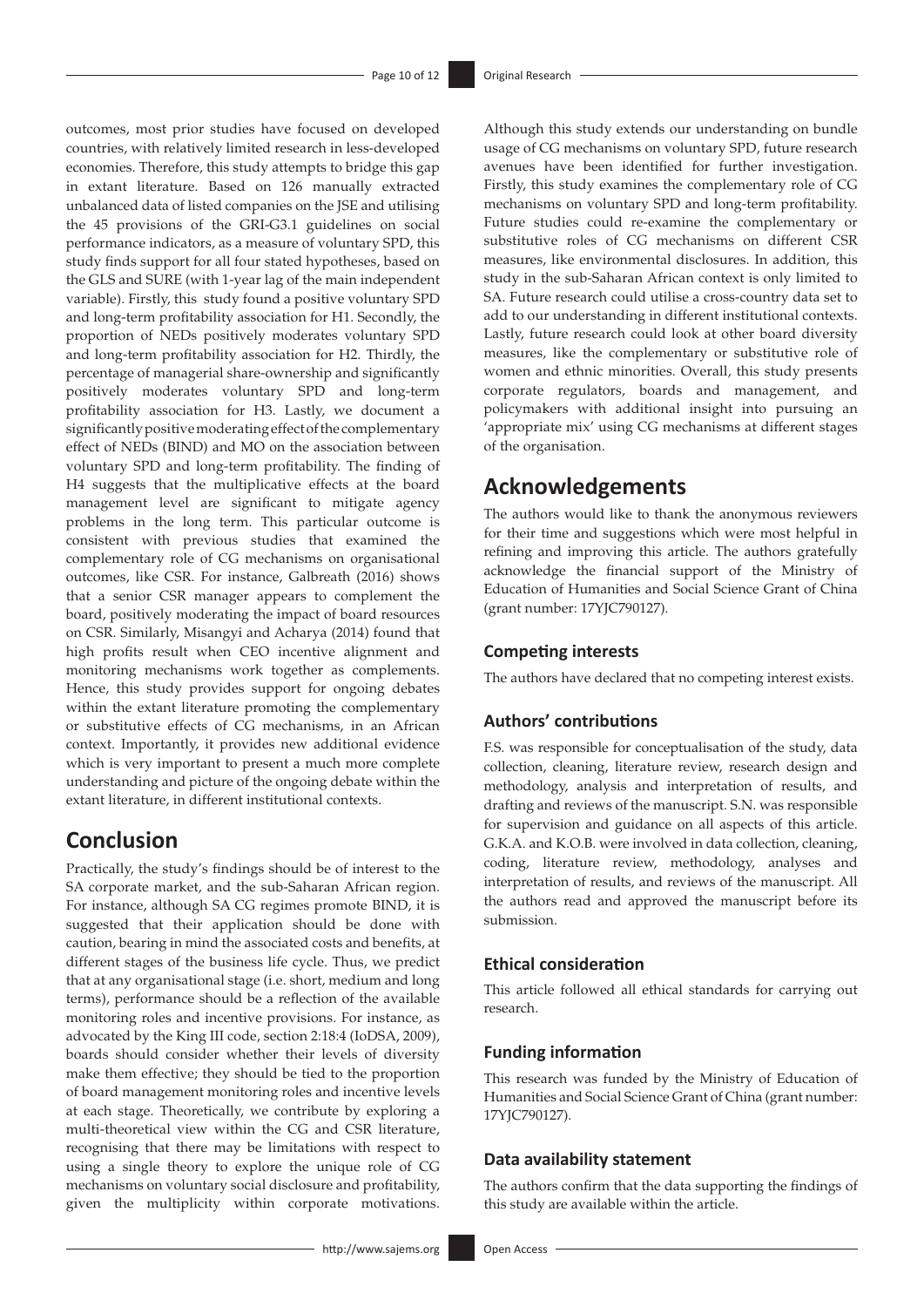#### **Disclaimer**

The views and opinions expressed in this article are those of the authors and do not necessarily reflect the official policy or position of any affiliated agency of the authors.

# **References**

- Adams, C.A., 2004, 'The ethical, social and environmental reporting- performance portrayal gap', *Accounting, Auditing & Accountability Journal* 17(5), 731–757. <https://doi.org/10.1108/09513570410567791>
- Aguilera, R.V., Filatotchev, I., Gospel, H. & Jackson, G., 2008, 'An organizational<br>approach to comparative corporate governance: Costs, contingencies,<br>and complementarities', Organization Science 19(3), 475–492. https://d
- Arora, P. & Dharwadkar, R., 2011, 'Corporate governance and corporate social responsibility (CSR): The moderating roles of attainment discrepancy ... corporate governance and corporate social responsibility (CSR): The mode 19(2), 136–152. <https://doi.org/10.1111/j.1467-8683.2010.00843.x>
- Baird, P.L., Geylani, P.C. & Roberts, J.A., 2012, 'Corporate social and financial<br>performance re-examined: Industry effects in a linear mixed model analysis',<br>-Journal of Business Ethics 109(3), 367-388. https://doi.org/10 [1135-z](https://doi.org/10.1007/s10551-011-1135-z)
- Barr, G., Gerson, J. & Kanto, B., 1995, 'Shareholders as agents and principals: The case for South Africa's corporate governance system', *Journal of Applied Corporate Finance* 8(1), 18–31. <https://doi.org/10.1111/j.1745-6622.1995.tb00268.x>
- Block, S.B. & Hirt, G.A., 2002, *Foundations of financial management*, 10th edn., McGraw-Hill, Boston, MA.
- Campbell, J.L., 2007, 'Why would corporations behave in socially responsible ways? An<br>institutional theory of corporate social responsibility', Academy of Management<br>Review 32(3), 946–967. <https://doi.org/10.2307/20159343>
- Dawson, J.F., 2014, 'Moderation in management research: What, why, when, and how', *Journal of Business and Psychology* 29(1), 1–19. [https://doi.org/10.1007/](https://doi.org/10.1007/s10869-013-9308-7) [s10869-013-9308-7](https://doi.org/10.1007/s10869-013-9308-7)
- De Klerk, M. & De Villiers, C., 2012, 'The value relevance of corporate responsibility reporting: South African evidence', *Meditari Accountancy Research* 20(1), 21–38. <https://doi.org/10.1108/10222521211234200>
- Dierickx, I. & Cool, K., 1989, 'Asset stock accumulation and the sustainability of competitive advantage, *Management Science* 35(12), 1504–1511. [https://doi.](https://doi.org/10.1287/mnsc.35.12.1504)<br>[org/10.1287/mnsc.35.12.1504](https://doi.org/10.1287/mnsc.35.12.1504)
- Donaldson, T. & Preston, L.E., 1995, 'The stakeholder theory of the corporation: Concepts, evidence, and implications', *Academy of Management Review* 20(1), 65–91, viewed from<http://www.jstor.org/stable/258887>
- Du Toit, E. & Lekoloane, K., 2018, 'Corporate social responsibility and financial performance: Evidence from the Johannesburg Stock Exchange, South Africa', *South African Journal of Economic and Management Sciences* 21(1), a1799. <https://doi.org/10.4102/sajems.v21i1.1799>
- Fama, E. & Jensen, M., 1983, 'The separation of ownership and control', *Journal of Law and Economics* 26(2), 301–325.<https://doi.org/10.1086/467037>
- Foss, N.J., 1998, 'The resource-based perspective: An assessment and diagnosis of problems', *Scandinavian Journal of Management* 14(3), 133–149. [https://doi.](https://doi.org/10.1016/S0956-5221(97)00030-4) [org/10.1016/S0956-5221\(97\)00030-4](https://doi.org/10.1016/S0956-5221(97)00030-4)
- Galbreath, J., 2016, 'When do board and management resources complement each other? A study of effects on corporate social responsibility', *Journal of Business Ethics* 136(2), 281–292. <https://doi.org/10.1007/s10551-014-2519-7>
- Garcia-Sanchez, I.M., Cuadrado-Ballesteros, B. & Frias-Aceituno, J.V., 2016, 'Impact of the institutional macro context on the voluntary disclosure of CSR information', *Long Range Planning* 49(1), 15–35.<https://doi.org/10.1016/j.lrp.2015.02.004>
- Graves, S. & Waddock, S., 1994, 'Institutional owners and corporate social performance', *Academy of Management Journal* 37(4), 1034–1046. [https://doi.](https://doi.org/10.5465/256611) [org/10.5465/256611](https://doi.org/10.5465/256611)
- Greene, W.H., 2008, *Econometric analysis*, 6th edn., Prentice-Hall, Upper Saddle River, NJ.
- Guthrie, J., Petty, R., Yongvanich, K. & Ricceri, F., 2004, 'Using content analysis as a research method to inquire into intellectual capital reporting', *Journal of Intellectual Capital* 5(2), 282–293.<https://doi.org/10.1108/14691930410533704>
- Gyapong, E. & Afrifa, G.A., 2019, 'The simultaneous disclosure of shareholder and stakeholder corporate governance practices and their antecedents', *International Journal of Finance and Economics* 24(1), 260–287. [https://doi.org/10.1002/](https://doi.org/10.1002/ijfe.1661) iife.1661
- Haniffa, R.M. & Cooke, T.E., 2002, 'Culture, corporate governance and disclosure in Malaysian corporations', *Abacus: A Journal of Accounting, Finance & Business Studies* 38(3), 317–349.<https://doi.org/10.1111/1467-6281.00112>
- Haniffa, R.M. & Hudaib, M., 2006, 'Corporate governance structure and performance of Malaysian listed companies', *Journal of Business Finance & Accounting* 33(7 & 8), 1034–1062.<https://doi.org/10.1111/j.1468-5957.2006.00594.x>
- Haynes, K.T. & Hillman, A., 2010, 'The effect of board capital and CEO power on strategic change', *Strategic Management Journal* 31(11), 1145–1163. [https://doi.](https://doi.org/10.1002/smj.859) [org/10.1002/smj.859](https://doi.org/10.1002/smj.859)
- Hillman, A. J., & Dalziel, T., 2003, Boards of directors and firm performance: Integrating<br>agency and resource dependence perspectives. *Academy of Management Review,*<br>28(3), 383–396. https://doi.org/10.5465/AMR.2003.10196
- Hoje, J. & Harjoto, M.A., 2011, 'Corporate governance and firm value: The impact of corporate social responsibility', *Journal of Business Ethics* 103(3), 351–383. <https://doi.org/10.1007/s10551-011-0869-y>
- Horn, R., De Klerk, M. & De Villiers, C., 2018, 'The association between corporate<br>social responsibility reporting and firm value for South African firms', South<br>Africa Journal of Economics and Management Sciences 21(1), a [org/10.4102/sajems.v21i1.1964](https://doi.org/10.4102/sajems.v21i1.1964)
- IoDSA, 2009, *King report on corporate governance for South Africa (King III)*, Institute of Directors, Johannesburg.
- Jensen, M.C. & Meckling, W.H., 1976, 'Theory of the firm: Managerial behavior, agency costs and ownership structure', *Journal of Financial Economics* 3(4), 305–360. [https://doi.org/10.1016/0304-405X\(76\)90026-X](https://doi.org/10.1016/0304-405X(76)90026-X)
- Johnson, R.A. & Greening, D.W., 1999, 'The effects of corporate governance and institutional ownership types on corporate social performance' *Academy of Management* 42(5), 564-576.
- Kennedy, P.E., 1998, *A guide to econometrics*, 4th edn., MIT Press, Cambridge, MA.
- Krippendorff, K., 2004, *Content analysis: An introduction to its methodology*, Sage Publications, London.
- LaPorta, R., Lopez-de Silanes, F., Shleifer, A. & Vishny, R., 2000, 'Investor protection and corporate governance', *Journal of Financial Economics* 48(1–2), 3–27. [https://](https://doi.org/10.1016/S0304-405X(00)00065-9) [doi.org/10.1016/S0304-405X\(00\)00065-9](https://doi.org/10.1016/S0304-405X(00)00065-9)
- Li, F., 2016, 'Endogeneity in CEO power: A survey and experiment', *Investment Analysts Journal* 45(3), 149–162. <https://doi.org/10.1080/10293523.2016.1151985>
- Mahapatra, S., 1984, 'Investor reaction to a corporate social accounting', *Journal of Business Finance & Accounting* 11(1), 29–40. [https://doi.org/10.1111/j.1468-5957.1984.](https://doi.org/10.1111/j.1468-5957.1984.tb00054.x) [tb00054.x](https://doi.org/10.1111/j.1468-5957.1984.tb00054.x)
- Mahoney, L.S., Thorne, L., Cecil, L. & LaGore, W., 2013, 'A research note on standalone corporate social responsibility reports: Signaling or greenwashing?', *Critical Perspectives on Accounting* 24(4–5), 350–359.<https://doi.org/10.1016/j.cpa.2012.09.008>
- Mangel, R. & Singh, H., 1993, 'Ownership structure, board relationships and CEO compensation in large US corporations', *Accounting and Business Research* 23(91), 339–350.<https://doi.org/10.1080/00014788.1993.9729902>
- Margolis, J.D. & Walsh, J.P., 2003, 'Misery loves companies: Rethinking social<br>initiatives by business', Administrative Science Quarterly 48(2), 268–305, viewed<br>30 June 2020, from [https://www.jstor.org/stable/3556659.](https://www.jstor.org/stable/3556659)
- McConnell, J.J. & Servaes, H., 1990, 'Additional evidence on equity ownership and corporate value', *Journal of Financial Economics* 27(2), 595–612. [https://doi.](https://doi.org/10.1016/0304-405X(90)90069-C) [org/10.1016/0304-405X\(90\)90069-C](https://doi.org/10.1016/0304-405X(90)90069-C)
- McGuire, J.B., Dow, S. & Argheyd, K., 2003, 'CEO incentives and corporate social performance', *Journal of Business Ethics* 45(4), 341–359. [https://doi.](https://doi.org/10.1023/A:1024119604363) [org/10.1023/A:1024119604363](https://doi.org/10.1023/A:1024119604363)
- McGuire, J.B., Sundgren, A. & Schneeweis, T., 1988, 'Corporate social responsibility<br>and firm financial performance', *Academy of Management Journal* 31(4),<br>854–972.<https://doi.org/10.5465/256342>
- McWilliams, A. & Siegel, D., 2000, 'Corporate social responsibility and financial performance: Correlation or misspecification?', *Strategic Management Journal* 21(5), 603–609.[https://doi.org/10.1002/\(SICI\)1097-0266\(200005\)21:5](https://doi.org/10.1002/(SICI)1097-0266(200005)21:5%3C603::AID-SMJ101%3E3.0.CO;2-3Milgrom)%3C603::AID-SMJ101%[3E3.0.CO;2-3](https://doi.org/10.1002/(SICI)1097-0266(200005)21:5%3C603::AID-SMJ101%3E3.0.CO;2-3Milgrom)
- [Milgrom](https://doi.org/10.1002/(SICI)1097-0266(200005)21:5%3C603::AID-SMJ101%3E3.0.CO;2-3Milgrom), P., & Roberts, J. 1992, 'Economics, organizations, and management'. Englewood Cliffs, NJ: Pren- tice Hall.
- Misangyi, V.F. & Acharya, A.G., 2014, 'Substitutes or complements? A configurational examination of corporate governance mechanisms', *Academy of Management Journal* 57(6), 1681–1705. <https://doi.org/10.5465/amj.2012.0728>
- Ntim, C.G. & Soobaroyen, T., 2013, 'Corporate governance and performance in<br>socially responsible corporations: New empirical insights from a neo-institutional<br>framework', Corporate Governance An International Review 21(5), <https://doi.org/10.1111/corg.12026>
- Oh, W.Y., Chang, Y.K. & Cheng, Z., 2016, 'When CEO career horizon problems matter for<br>corporate social responsibility: The moderating roles of industry-level discretion<br>and blockholder ownership', Journal of Business Ethic [doi.org/10.1007/s10551-014-2397-z](https://doi.org/10.1007/s10551-014-2397-z)
- Oh, W.-Y., Chang, Y.K. & Kim, T.-Y., 2018, 'Complementary or substitutive effects?<br>Corporate governance mechanisms and corporate social responsibility, Journal<br>of Management 44(7), 2716–2739. https://doi.org/10.1177/014920
- Orlitzky, M., Schmidt, F.L. & Rynes, S.L., 2003, 'Corporate social and financial performance: A meta-analysis', *Organization Studies* 24(3), 403–441. [https://doi.](https://doi.org/10.1177/0170840603024003910) [org/10.1177/0170840603024003910](https://doi.org/10.1177/0170840603024003910)
- Peng, C. & Yang, M., 2014, 'The effect of corporate social performance on financial<br>performance: The moderating effect of ownership concentration', Journal of<br>Business Ethics 123(1), 171-182. https://doi.org/10.1007/s10551
- Pfeffer, J., 1973, 'Size, composition, and function of hospital boards of directors: A study of organization-environmental linkage', *Administrative Science Quarterly* 18, 349–364.
- Pfeffer, J. & Salancik, G.R., 1978, *The external control of organizations: A resource dependence perspective*, Harper & Row, New York, NY.
- Pfeffer, J. & Salancik, G.R., 2003, *The external control of organizations: A resource dependence perspective*, Stanford University Press, Stanford, CA.
- Podsakoff, P.M., MacKenzie, S.B., Jeong-Yeon, L. & Podsakoff, N.P., 2003, 'Common method biases in behavioral research: A critical review of the literature and recommended remedies', *Journal of Applied Psychology* 88(5), 879–903. [https://](https://doi.org/10.1037/0021-9010.88.5.879) [doi.org/10.1037/0021-9010.88.5.879](https://doi.org/10.1037/0021-9010.88.5.879)
- Potter, W.J. & Levine-Donnerstein, D., 1999, 'Rethinking validity and reliability in content analysis', *Journal of Applied Communication Research* 27(3), 258–284. <https://doi.org/10.1080/00909889909365539>